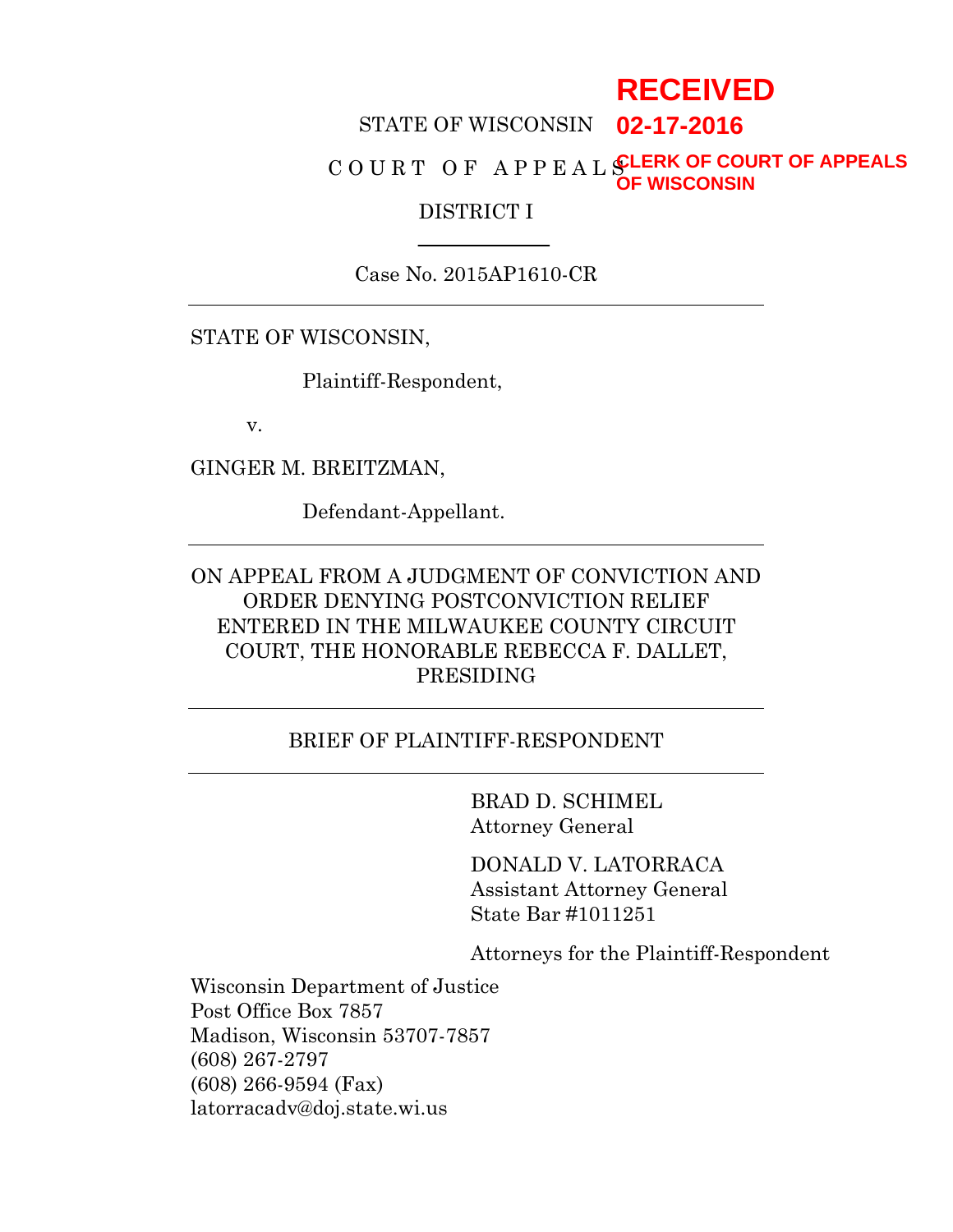# TABLE OF CONTENTS

|             |           | STATEMENT ON ORAL ARGUMENT AND                                                                                                                                                                          |  |  |  |
|-------------|-----------|---------------------------------------------------------------------------------------------------------------------------------------------------------------------------------------------------------|--|--|--|
|             |           | SUPPLEMENTAL STATEMENT OF THE CASE                                                                                                                                                                      |  |  |  |
|             |           |                                                                                                                                                                                                         |  |  |  |
|             |           |                                                                                                                                                                                                         |  |  |  |
| $I_{\cdot}$ |           | The State presented sufficient evidence that<br>support the jury's verdicts finding Breitzman                                                                                                           |  |  |  |
|             | А.        | General legal principles related to a<br>sufficiency of the evidence challenge4                                                                                                                         |  |  |  |
|             | B.        | Sufficient evidence supported the jury's<br>guilty verdict finding that Breitzman                                                                                                                       |  |  |  |
|             | C.        | Sufficient evidence supports the jury's<br>verdict finding that Breitzman's profane<br>language constituted disorderly conduct8                                                                         |  |  |  |
| П.          |           | Breitzman received effective assistance of trial                                                                                                                                                        |  |  |  |
|             | А.        | General legal principles guiding review of<br>claims of ineffective assistance of counsel 12                                                                                                            |  |  |  |
|             | <b>B.</b> | Trial counsel's failure to raise a<br>constitutional right to free speech<br>challenge to the application of the<br>disorderly<br>conduct statute does<br>not<br>constitute ineffective assistance.  14 |  |  |  |
|             |           | Trial counsel is not ineffective for<br>1.<br>failing to raise an argument on a                                                                                                                         |  |  |  |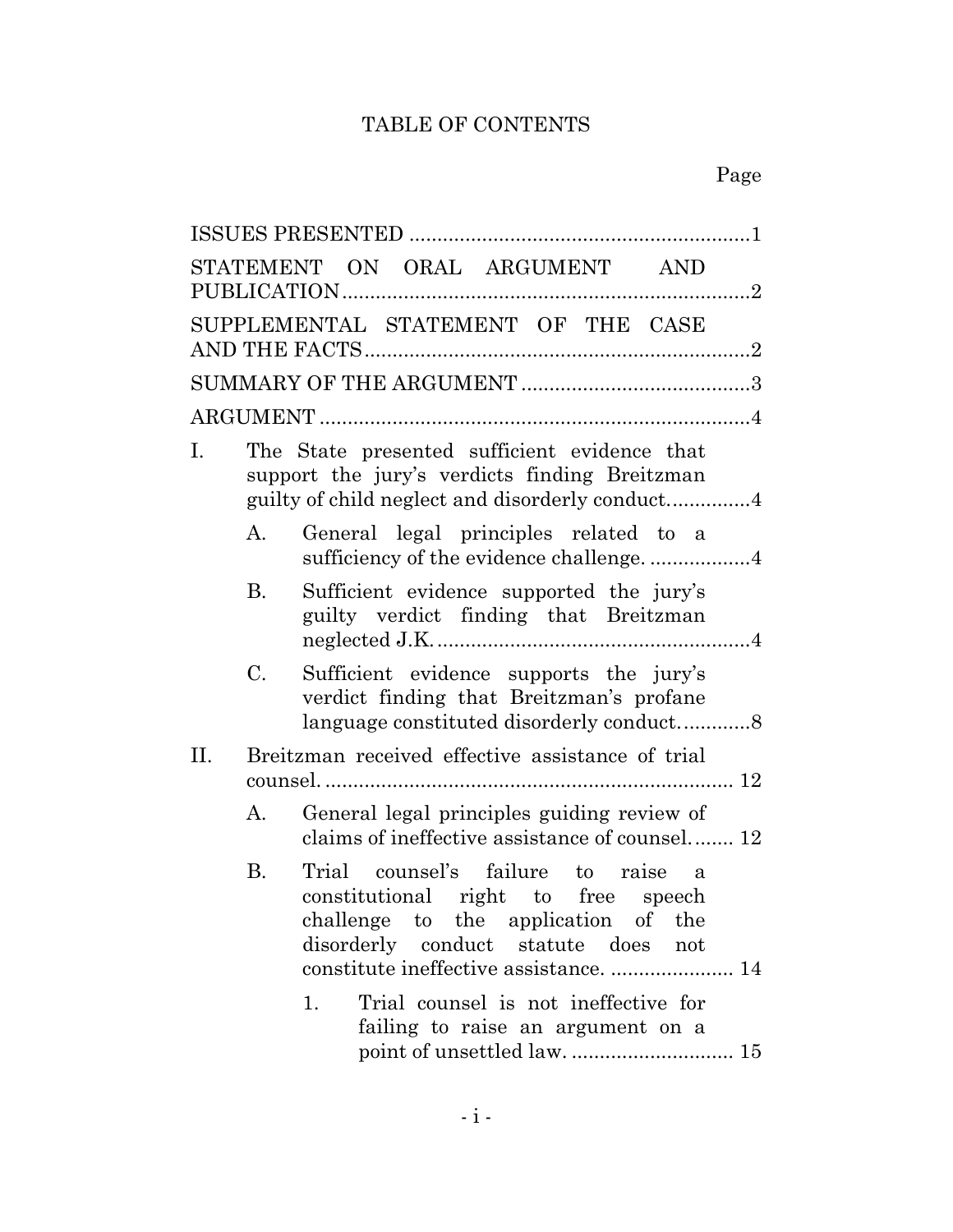|    | 2.<br>Trial counsel's failure to move to<br>dismiss the disorderly conduct<br>charge on constitutional grounds<br>not ineffective<br>because<br>was<br>Breitzman would not have prevailed 16 |
|----|----------------------------------------------------------------------------------------------------------------------------------------------------------------------------------------------|
| C. | Trial counsel was not ineffective for failing<br>to object to the admission of other act                                                                                                     |
|    | Ineffective assistance claims and<br>1.                                                                                                                                                      |
|    | 2.<br>Trial counsel's performance was not<br>deficient for failing to object to the<br>admission of other act evidence.  20                                                                  |
|    | 3.<br>Trial counsel's failure to object to<br>testimony about prior incidents did                                                                                                            |
|    | 4.<br>Failure to object to evidence about<br>prior use of profane language was<br>not deficient and did not prejudice                                                                        |
|    | Failure to object to evidence of other<br>5.<br>incidents involving failure to provide<br>care was not deficient and did not                                                                 |
| D. | Trial counsel's opening statement was not<br>ineffective because it did not undermine<br>Breitzman's testimony that she did not                                                              |
| Е. | Trial counsel's performance did not                                                                                                                                                          |
|    |                                                                                                                                                                                              |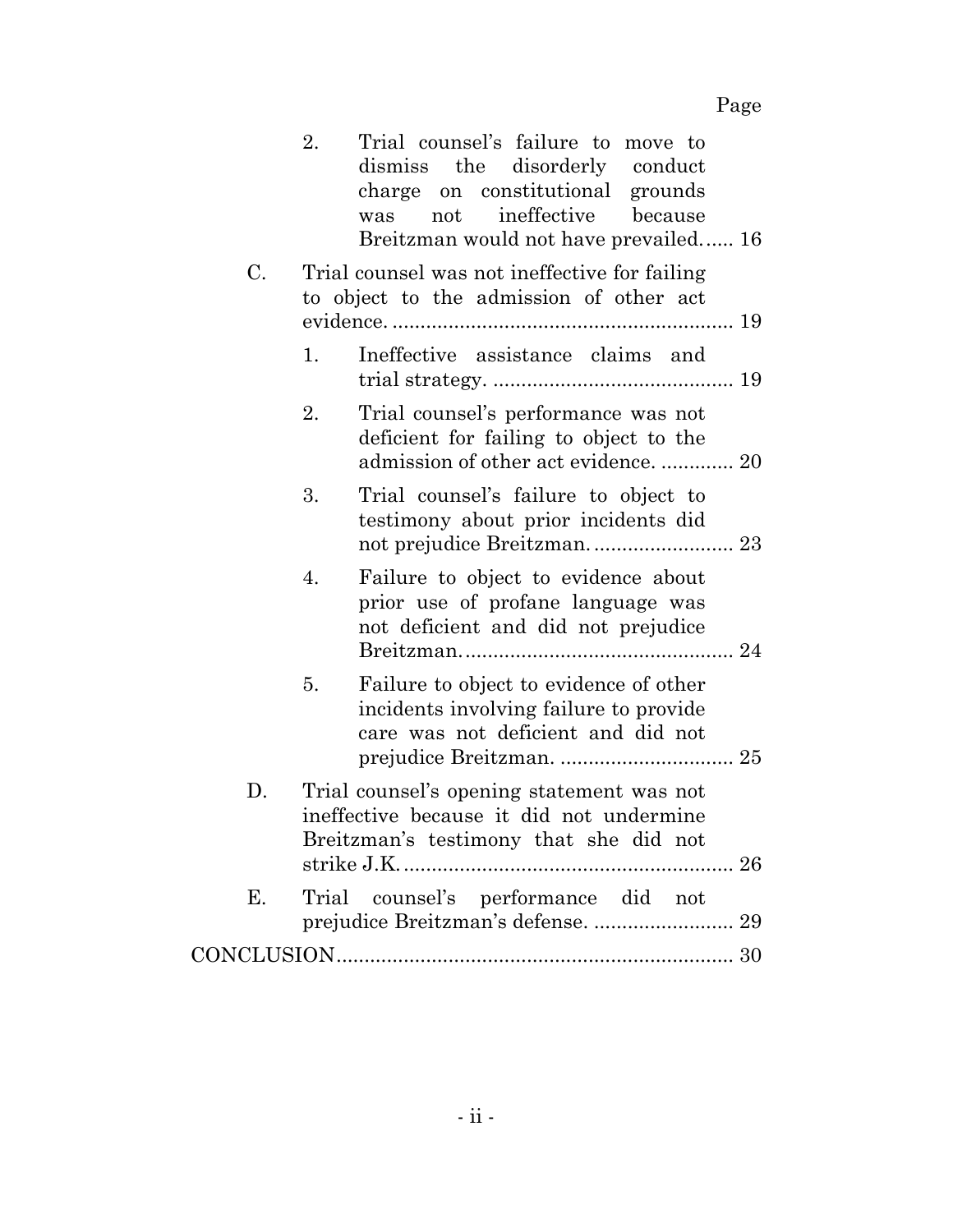# Cases

| In re A. S.,<br>2001 WI 48, 243 Wis. 2d 173,            |
|---------------------------------------------------------|
| Chaplinsky v. New Hampshire,                            |
| Harrington v. Richter,                                  |
| State v. Baron,<br>2009 WI 58, 318 Wis. 2d 60,          |
| State v. Carter,<br>2010 WI 40, 324 Wis. 2d 640,        |
| State v. Domke,<br>2011 WI 95, 337 Wis. 2d 268,         |
| State v. Hunt,<br>2003 WI 81, 263 Wis. 2d 1,            |
| State v. Maloney,<br>2004 WI App. 141, 275 Wis. 2d 557, |
| State v. Marinez,<br>2011 WI 12, 331 Wis. 2d 568,       |
| State v. McMahon,<br>186 Wis. 2d 68,                    |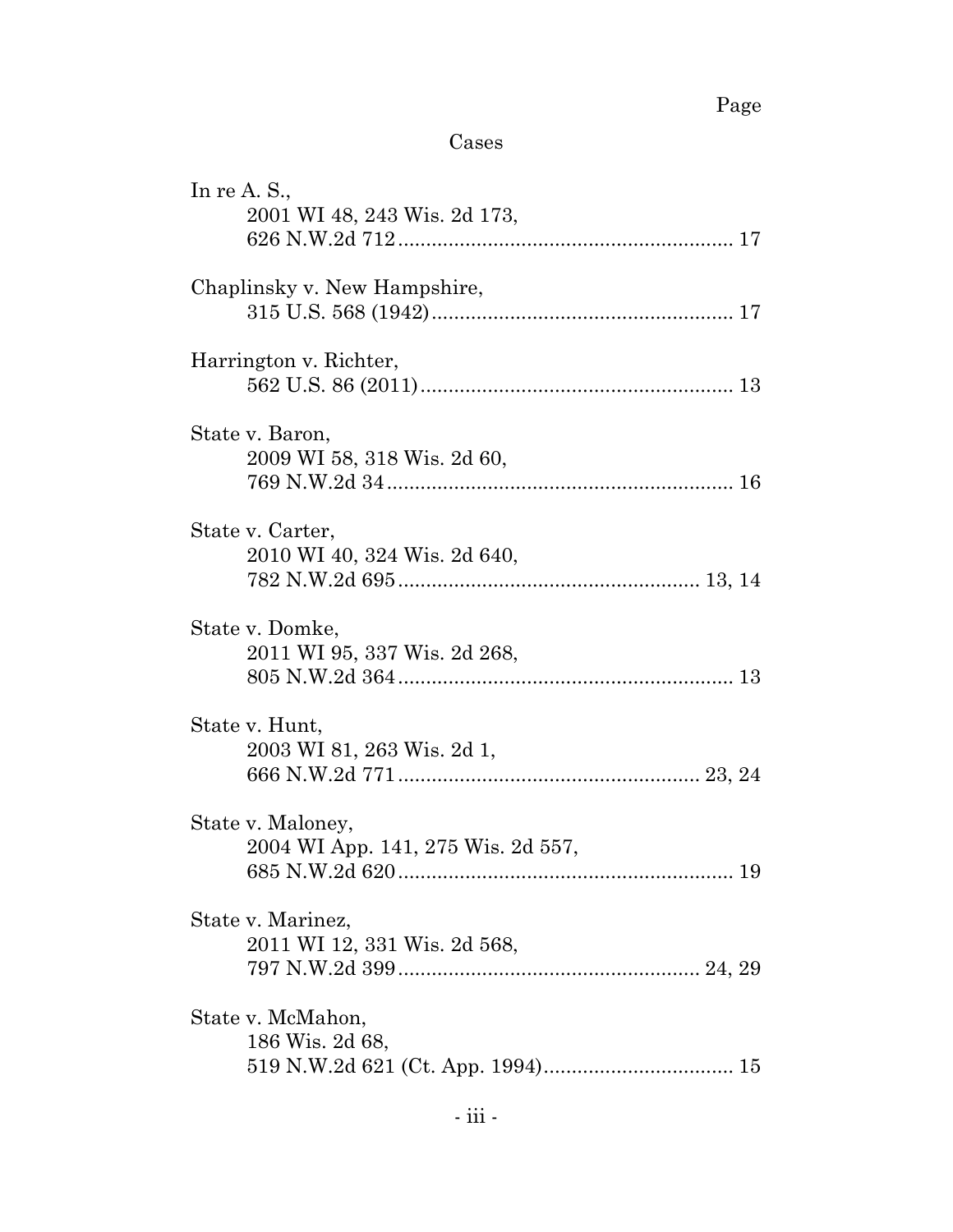# Page

| State v. Mertes,<br>2008 WI App 179, 315 Wis. 2d 756,   |
|---------------------------------------------------------|
| State v. Oswald,<br>2000 WI App 3, 232 Wis. 2d 103,     |
| State v. Poellinger,<br>153 Wis. 2d 493,                |
| State v. Sanchez,<br>201 Wis. 2d 219,                   |
| State v. Snider,<br>2003 WI App 172, 266 Wis. 2d 830,   |
| State v. Sullivan,<br>216 Wis. 2d 768,                  |
| State v. Thiel,<br>2003 WI 111, 264 Wis. 2d 571,        |
| State v. Van Buren,<br>2008 WI App 26, 307 Wis. 2d 447, |
| State v. Zwicker,<br>41 Wis. 2d 497,                    |
| Strickland v. Washington,                               |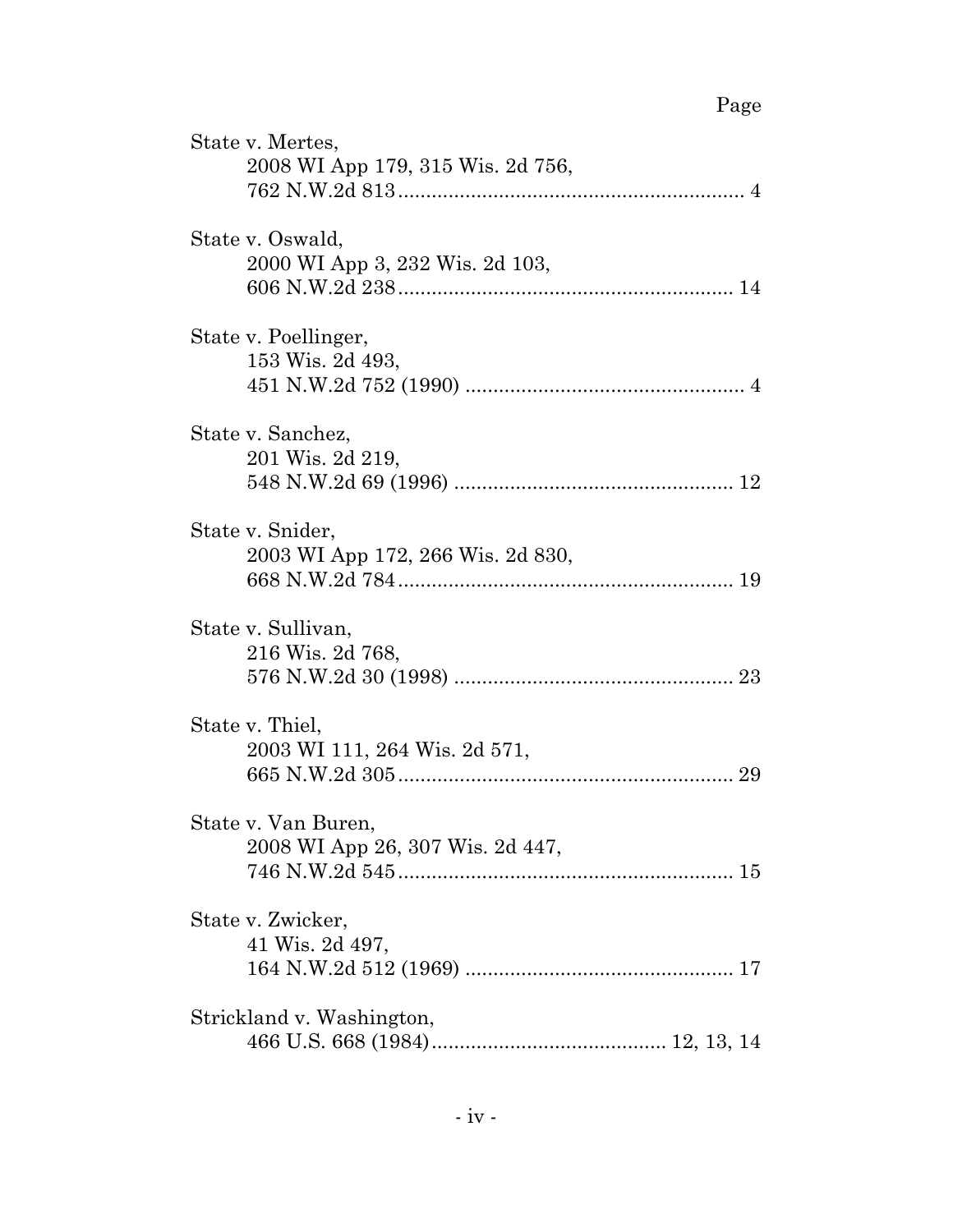# Page

# $\begin{minipage}{.4\linewidth} \textbf{Status} \end{minipage} \vspace{-0.5em}$

# Other Authorities

| Hypothermia, Wikipedia,                                      |
|--------------------------------------------------------------|
| https://en.wikipedia.org/wiki/Hypothermia,                   |
| The American Heritage Dictionary<br>of the English Language, |
|                                                              |
|                                                              |
|                                                              |
|                                                              |
|                                                              |
|                                                              |
|                                                              |
|                                                              |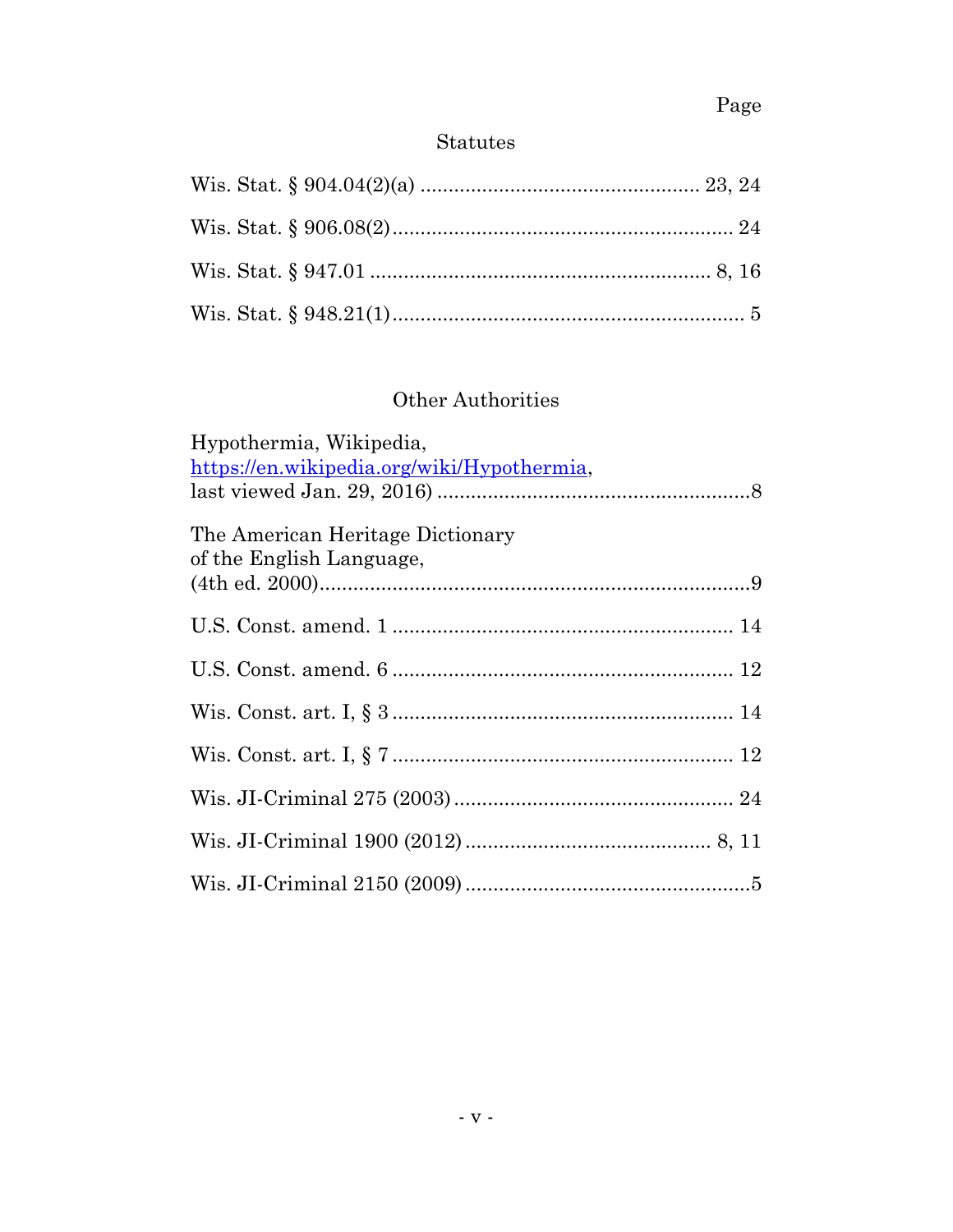### STATE OF WISCONSIN

# C O U R T O F A P P E A L S

#### DISTRICT I

Case No. 2015AP1610-CR

STATE OF WISCONSIN,

Plaintiff-Respondent,

v.

GINGER M. BREITZMAN,

Defendant-Appellant.

ON APPEAL FROM A JUDGMENT OF CONVICTION AND ORDER DENYING POSTCONVICTION RELIEF ENTERED IN THE MILWAUKEE COUNTY CIRCUIT COURT, THE HONORABLE REBECCA F. DALLET, PRESIDING

#### BRIEF OF PLAINTIFF-RESPONDENT

#### **ISSUES PRESENTED**

1. Did the State present sufficient evidence at trial to support the jury's verdict finding Breitzman guilty of child neglect?

The circuit court answered: Yes (80:7-8).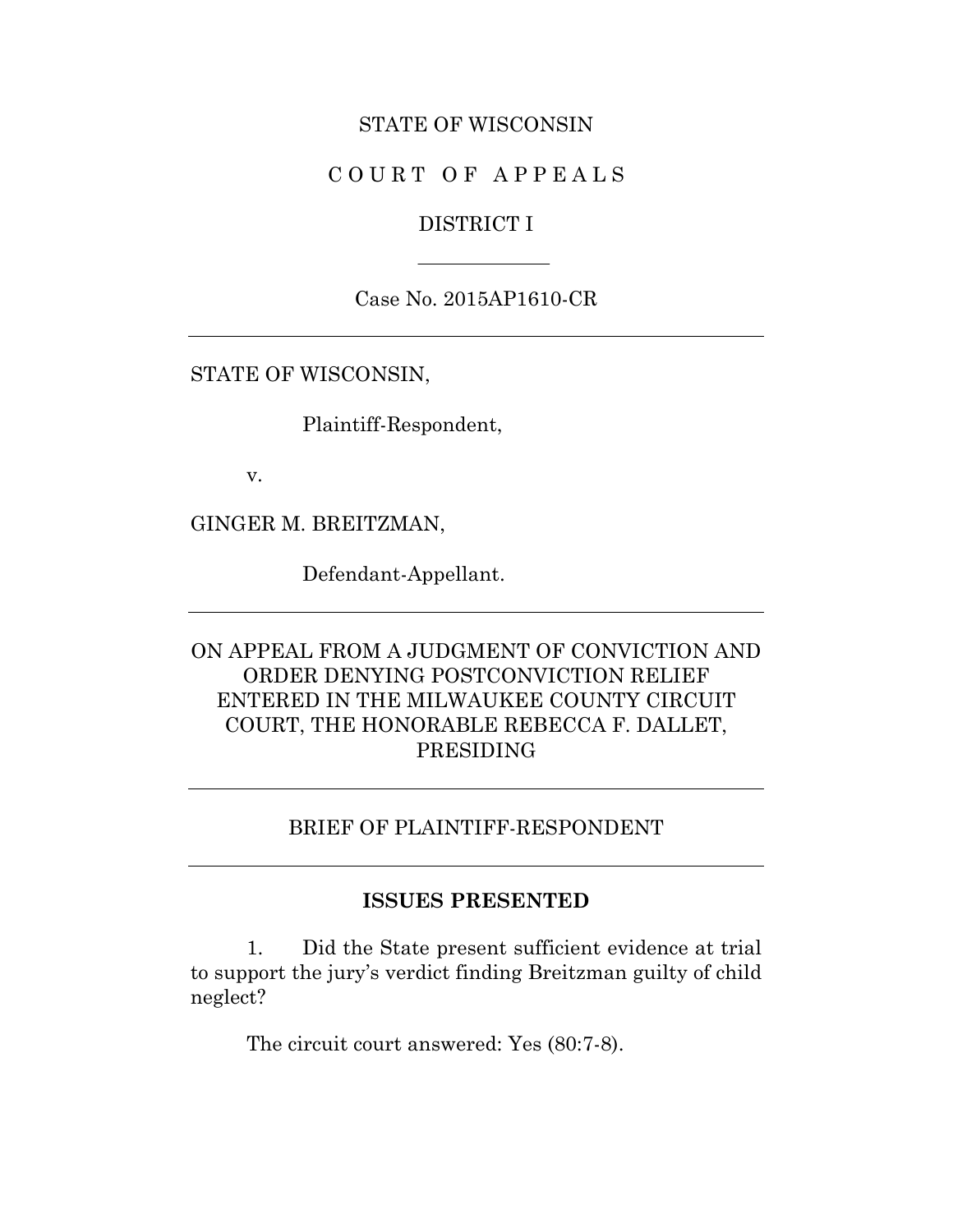2. Did the State present sufficient evidence to support the jury's verdict finding Breitzman guilty of disorderly conduct?

The circuit court answered: Yes (80:8-11).

3. Was trial counsel ineffective for failing to move to dismiss the disorderly conduct charge on grounds that it violated Breitzman's constitutional right to free speech?

The circuit court answered: No (80:11-16).

4. Was trial counsel ineffective for failing to object to the admission of other act evidence?

The circuit court answered: No (80:16-22).

5. Was trial counsel ineffective for giving an opening statement that Breitzman claims was contrary to her trial testimony?

The trial court answered: No (80:25-29).

# **STATEMENT ON ORAL ARGUMENT AND PUBLICATION**

The State believes that neither oral argument nor publication is necessary. The parties have fully developed the arguments in their briefs and the issues presented involve the application of well-settled legal principles to the facts.

# **SUPPLEMENTAL STATEMENT OF THE CASE AND THE FACTS**

The State will supplement Breitzman's statement of the case and statement of the facts as appropriate in its argument.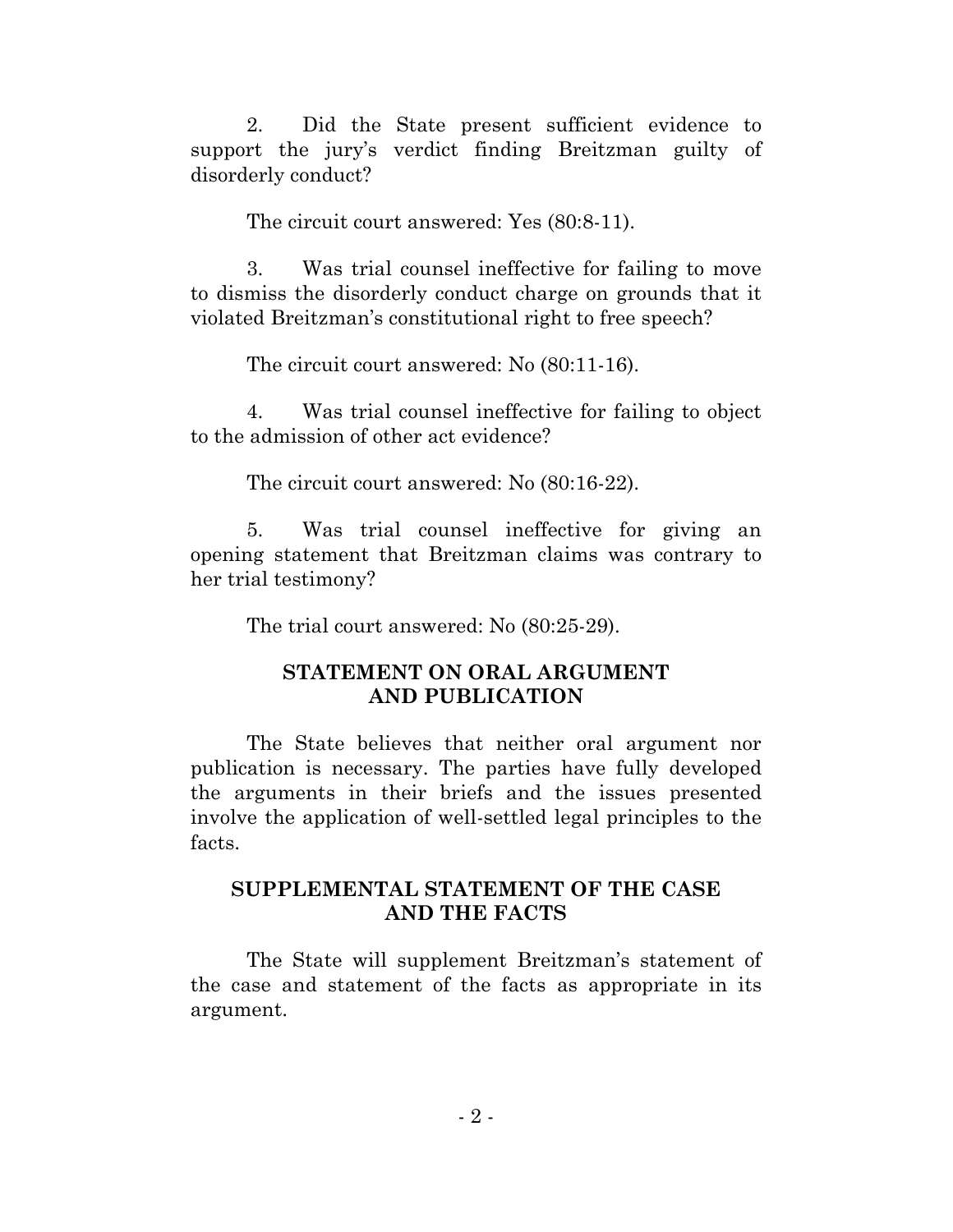#### **SUMMARY OF THE ARGUMENT**

The State charged Breitzman with five offenses including two counts of child abuse, two counts of child neglect, and one count of disorderly conduct (17). The jury found Breitzman guilty of the charged offenses (20; 21; 22; 23; 24).

Breitzman moved for postconviction relief. She alleged that the State presented insufficient evidence to sustain the jury's verdict on the neglect charges and the disorderly conduct charge. She also alleged that trial counsel was ineffective for: (1) failing to move to dismiss the disorderly conduct charge on First Amendment grounds; (2) failing to object to the admission of other act evidence; and (3) giving an opening statement that Breitzman claims contradicted her anticipated testimony (53:1).

The circuit court granted Breitzman's motion with respect to one count of child neglect (Count 3). But it found the evidence sufficient to sustain Breitzman's conviction on the other child neglect charge (Count 4) and the disorderly conduct charge (62:1). The circuit court also denied Breitzman's claims of ineffective assistance of counsel (62:2).

As the State will demonstrate, the record supports the circuit court's decision finding that the State presented sufficient evidence on the remaining child neglect charge and the disorderly conduct charge (80:7-11). The circuit court also properly rejected Breitzman's ineffective assistance of counsel claims. It held that trial counsel was not ineffective: (1) for failing to move to dismiss the disorderly conduct charge on First Amendment grounds because Breitzman's profane language did not constitute protected speech (80:11-16); (2) for failing to object to the admission of the other act evidence because trial counsel and Breitzman intended to demonstrate that her son was motivated to make false and grandiose allegations against her  $(80:16-22)$ ; and  $(3)$  for giving an opening statement that Breitzman argued was inconsistent with her trial testimony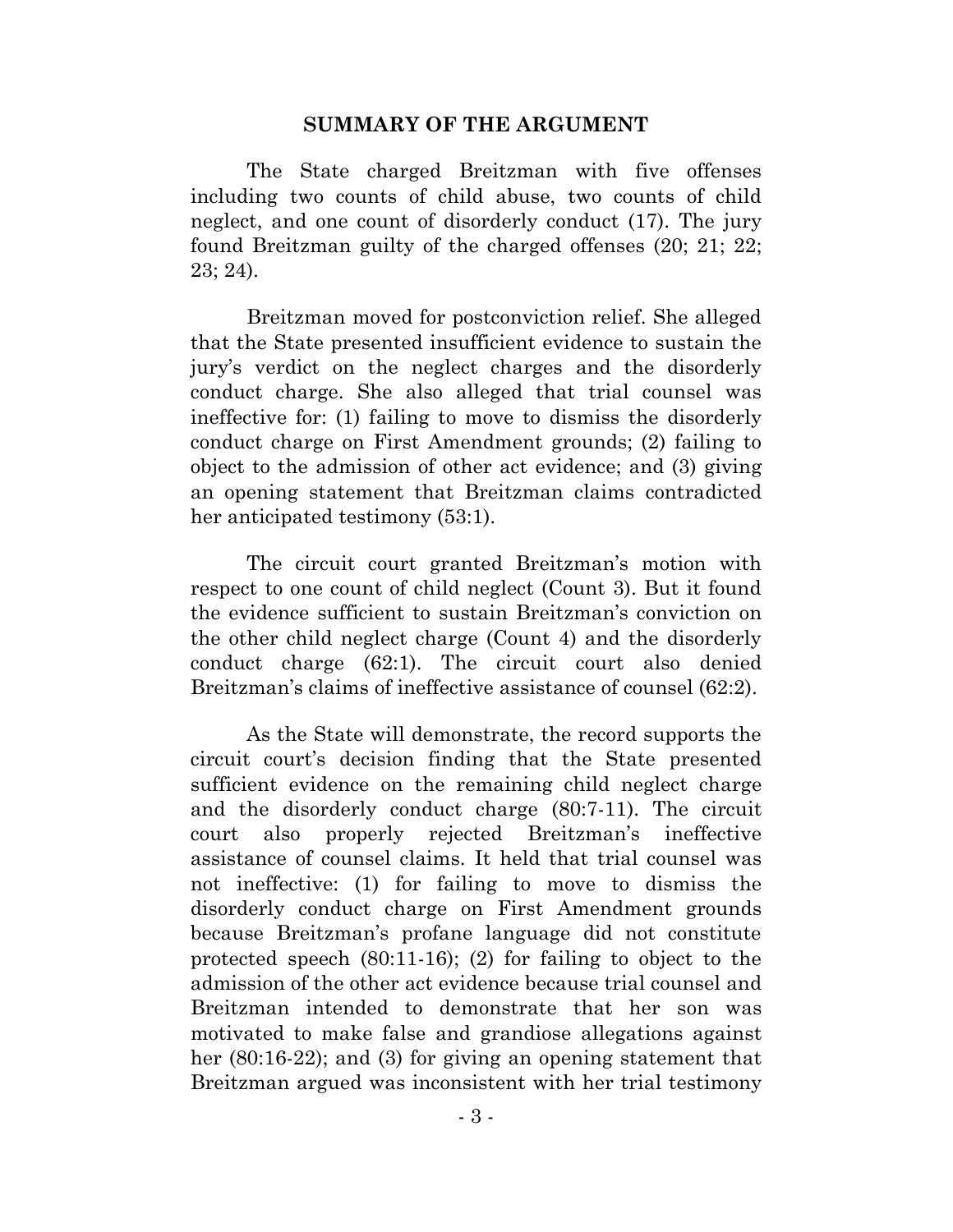because trial counsel did not contradict Breitzman's testimony that she did not slap J.K. with respect to the charged incidents (80:25-29).

### **ARGUMENT**

**I. The State presented sufficient evidence that support the jury's verdicts finding Breitzman guilty of child neglect and disorderly conduct.** 

# **A. General legal principles related to a sufficiency of the evidence challenge.**

A court reviews a challenge to the sufficiency of the evidence in the light most favorable to the conviction. A reviewing court should not reverse a conviction based upon the insufficiency of the evidence unless the evidence is "so lacking in probative value and force" that no reasonable jury could have found guilt beyond a reasonable doubt. *State v. Poellinger*, 153 Wis. 2d 493, 507, 451 N.W.2d 752 (1990). If more than one reasonable inference may be drawn from the evidence, the reviewing court must adopt the inference that supports the verdict. *Id*. at 503-04. "If any possibility exists that the trier of fact could have drawn the appropriate inferences from the evidence adduced at trial to find the requisite guilt, an appellate court may not overturn a verdict even if it believes that the trier of fact should not have found guilt based on the evidence before it." *Id*. at 507. "Once the jury accepts the theory of guilt, an appellate court need only decide whether the evidence supporting that theory is sufficient to sustain the verdict." *State v. Mertes*, 2008 WI App 179, ¶ 11, 315 Wis. 2d 756, 762 N.W.2d 813.

# **B. Sufficient evidence supported the jury's guilty verdict finding that Breitzman neglected J.K.**

Breitzman's child neglect conviction stemmed from an allegation that she refused to unlock her door for J.K., forcing him to wait outside for several hours on a cold,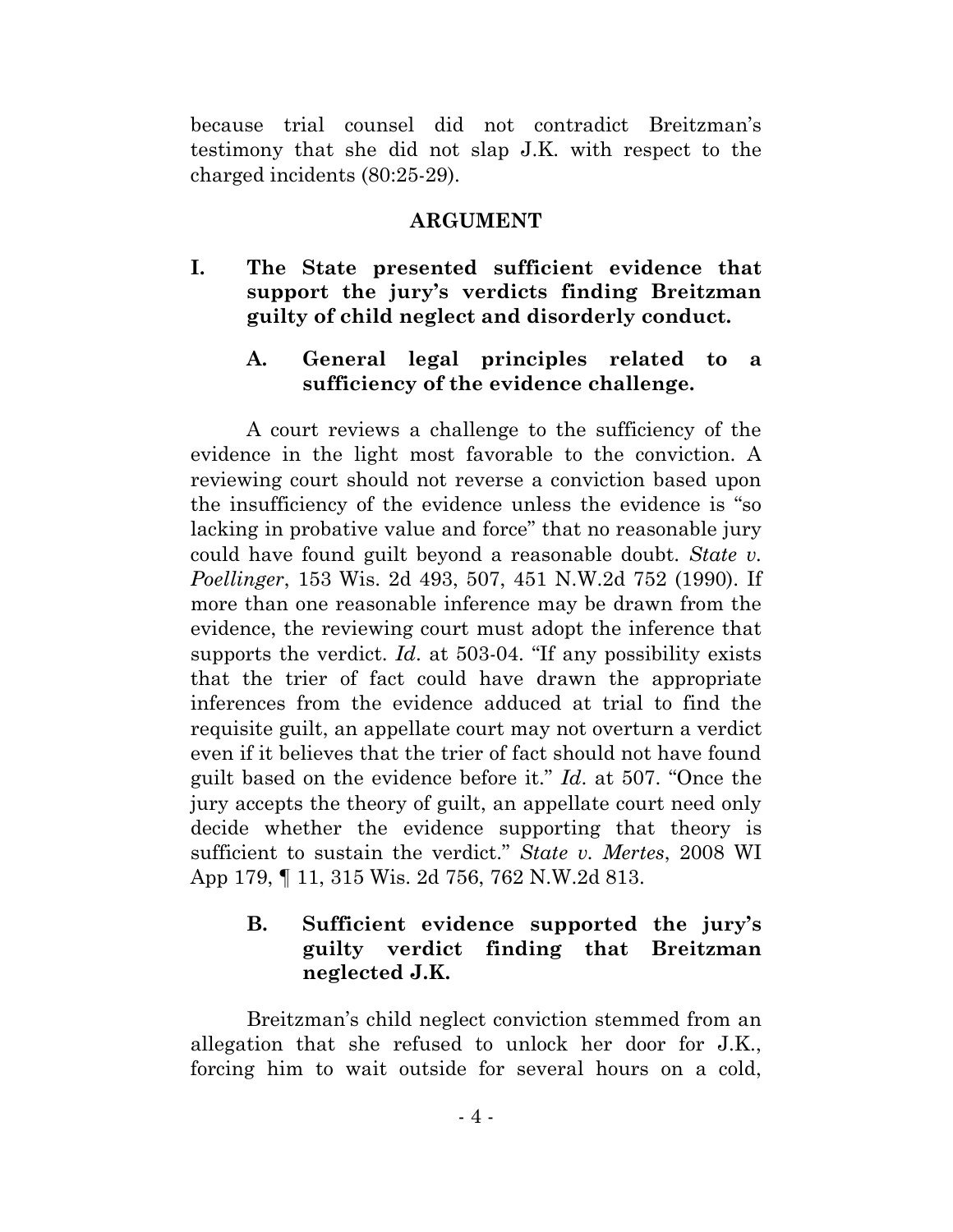winter day (2:4). She asserts that the State presented insufficient evidence to support her conviction for child neglect. Breitzman contends that her conduct failed to establish that it seriously endangered J.K.'s physical health. Breitzman's brief at 23-25.

The circuit court denied this claim. It noted testimony that Breitzman locked J.K. out of the house on a very cold day. Failure to provide shelter under these circumstances could certainly seriously endanger a child's physical health. Under the circumstances, the circuit court concluded that sufficient evidence supported Breitzman's conviction on the child neglect count. The record supports the circuit court's decision.

*Contributing to the neglect of a child*. Wisconsin Stat. § 948.21(1) prohibits child neglect. The circuit court used the standard jury instruction, Wis. JI-Criminal 2150 (2009), to instruct the jury. It told the jury that it had to find that (1) J.K. was under 18 years of age, and (2) Breitzman was a person responsible for J.K.'s welfare (73:81). With respect to the third element of intentionally contributing to J.K.'s neglect, the circuit court instructed the jury:

And three, the defendant intentionally contributed to neglect of [J.K.]. The term intentionally contributed means that the defendant either had a purpose to contribute to neglect or was aware that her action or failure to take action was practically certain to cause that result.

. . . .

A child is neglected when a person responsible for the child's welfare fails for reasons other than poverty to provide necessary food, clothing, medical or dental care or shelter so as to seriously endanger [the] physical health of the child.

(73:81-82).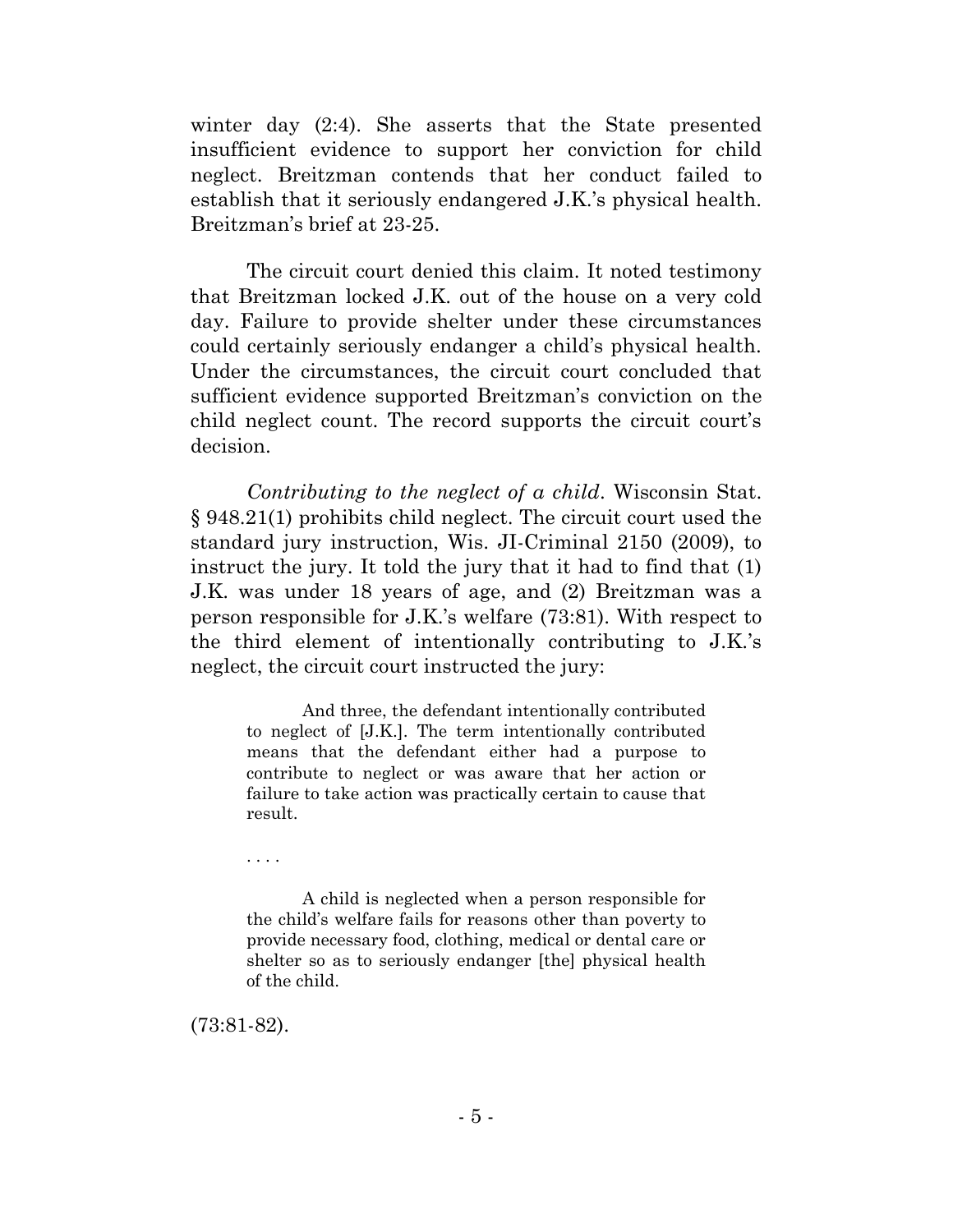*The sufficiency of the evidence*. The State presented sufficient evidence that supported the jury's guilty verdict that Breitzman was guilty of neglect of a child. The record shows that J.K. was a child at the time of the neglect. At the time of trial, J.K. testified that he was fifteen years old (71:28). The evidence also demonstrated that Breitzman was a person responsible for J.K.'s welfare. J.K. testified that Breitzman was his mother and that he lived with her during the period of the neglect (71:30-31).

The evidence also established that Breitzman neglected J.K. by failing to provide him shelter so as to seriously endanger J.K.'s physical health.

J.K. did not have a house key. He lost it between second and third grade and Breitzman refused to replace it (71:38; 72:106). Thus, J.K. depended on Breitzman to unlock the door and provide him with access to the shelter that she was responsible for providing to him.

During the winter of 2012, J.K. arrived home from school at 3:30 p.m. The door was locked. J.K. knocked multiple times and rang the door bell. No one answered the door (71:31). J.K. knocked on the back door and rang the door bell over a four-hour period (71:32). J.K. also went upstairs to a back porch door and knocked on the door with no answer. That door is located on the floor where Breitzman sleeps (71:33). J.K. also used his cell phone to try to call Breitzman, but the battery drained after two hours. J.K. went to a neighbor's house and knocked on the door. But they were not home (71:34-35, 84). J.K. called another friend to see if he could go to the friend's house (71:35).

J.K. acknowledged that he did not have a coat. He explained that it was 50 degrees when he left for school, but it was in the 30s when he got home (71:34, 84). J.K. explained that his hands and face started to get cold (71:36). He blew in his hands and placed them on his face. To stay warm, J.K. wrapped himself in the grill cover, shielding himself from the elements for two to three hours (71:34). He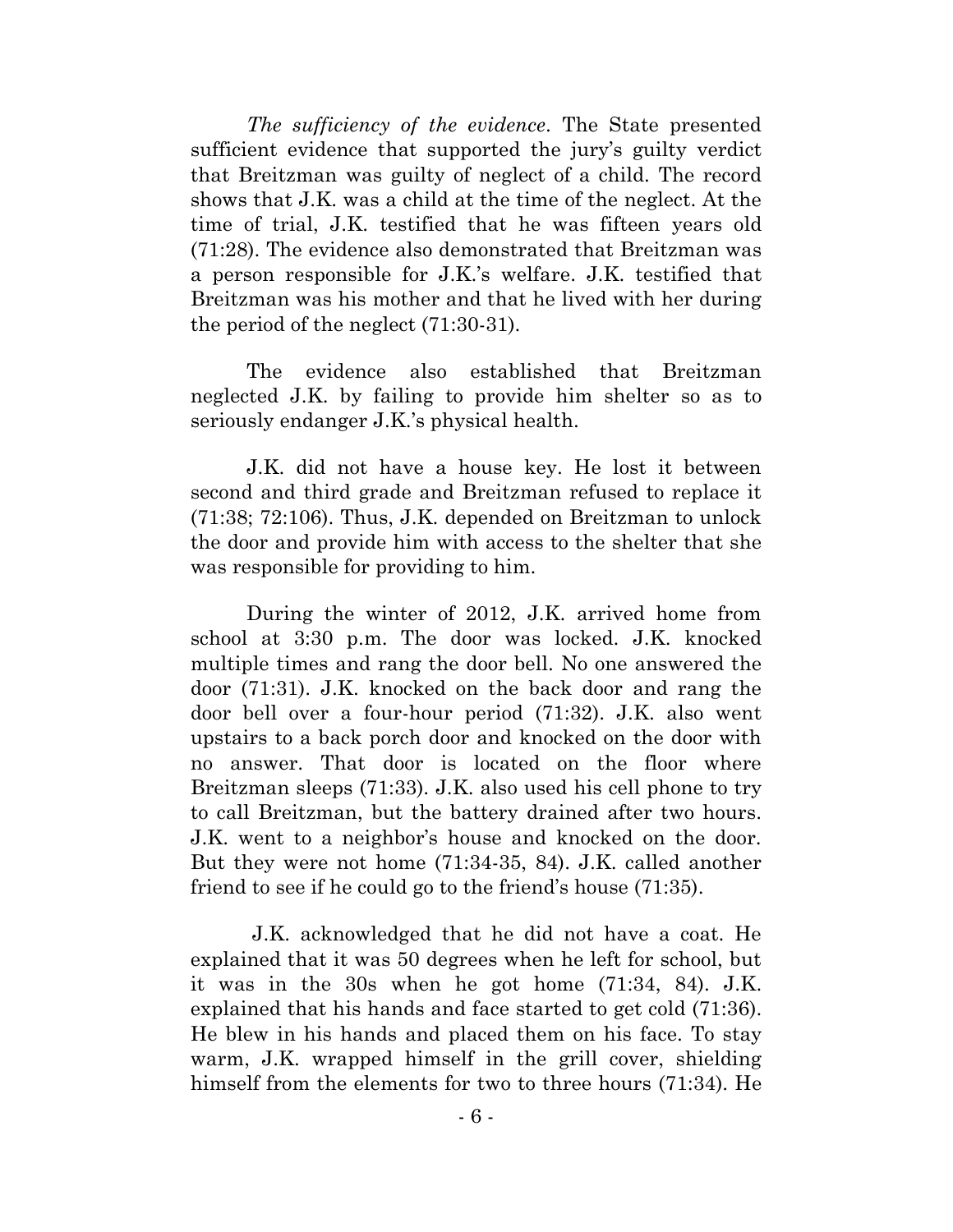would check the door every fifteen minutes to see if someone would answer it (71:36). At approximately 8:30 p.m., a light came on and Breitzman opened the door (71:37). Breitzman told J.K. that she had been asleep (71:37; 72:73).

Breitzman knew when J.K. returned home from school (73:39). Breitzman acknowledged it was her responsibility to make sure that J.K. could get into the house (73:39). But Breitzman locked the door to her residence, declined to give J.K. a key, and would not set an alarm to wake up and allow J.K. to come in after school (73:41-42).

In her testimony and on appeal, Breitzman argued that J.K. could have contacted several other people to help him out or he could have gone to a business, such as a gas station, to stay warm (72:74). Breitzman's brief at 24. But as the circuit court noted, J.K. did not have a duty to find shelter. That was Breitzman's responsibility (80:7-8).

Breitzman also suggests that while her behavior caused J.K. to become cold, the State failed to establish that Breitzman's conduct "seriously endangered" J.K.'s physical health. Breitzman's brief at 24. The State disagrees.

J.K. testified that when he got home, temperatures were "hitting lower than the 30's" and there was frost on the ground (71:84). As J.K. hid his body from the elements by seeking cover under a grill cover, J.K.'s body shivered from the cold. J.K. blew breath into his hands and placed his hands on his face in an attempt to keep warm (71:36). He remained outside, huddled under a grill cover for hours while Breitzman slept, oblivious to J.K.'s efforts to summon her by knocking on the door, ringing the door bell, or calling her.

In weighing the evidence, the jurors could certainly "take into account matters of [their] common knowledge and [their] observations and experience in the affairs of life" (73:86). Relying on their experience, the jurors could reasonably conclude that Breitzman's failure to open the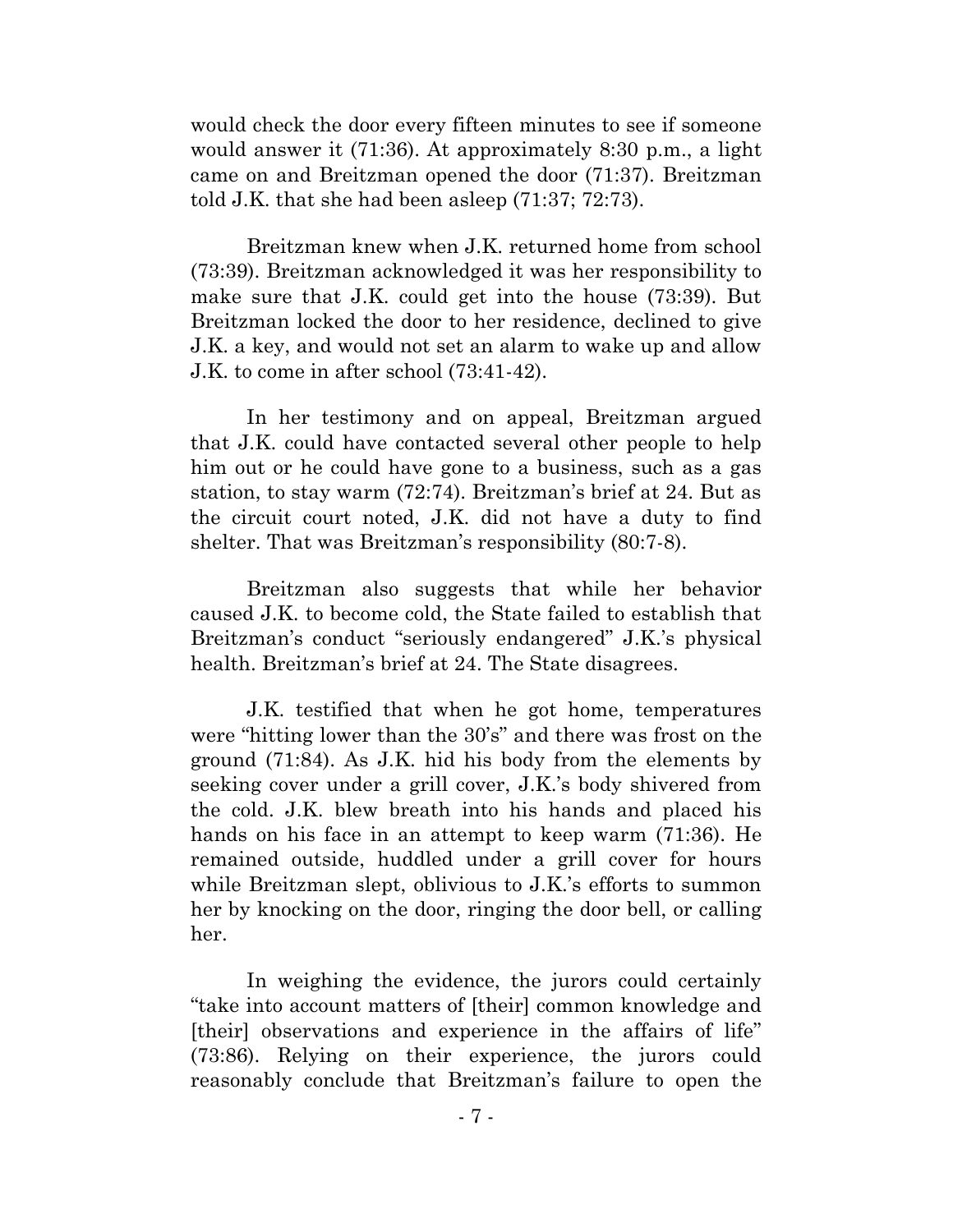door and provide shelter to J.K., seriously endangered his safety. The State did not need to present an expert witness on the dangers of hypothermia from exposure in cold weather to prove serious endangerment. *Hypothermia*, Wikipedia, <https://en.wikipedia.org/wiki/Hypothermia> (last viewed January 29, 2016).

The State proved beyond a reasonable doubt that Breitzman neglected J.K. It requests this Court affirm Breitzman's conviction for child neglect.

# **C. Sufficient evidence supports the jury's verdict finding that Breitzman's profane language constituted disorderly conduct.**

Breitzman also claims that the evidence in the record is insufficient to support the jury's verdict finding that Breitzman engaged in disorderly conduct. Breitzman contends that her use of profane language that included calling her son, J.K., a "retard," a "fuck face," and a "piece of shit" did not tend to cause or provoke a disturbance. Breitzman's brief at 25-26.

The circuit court properly rejected Breitzman's claim. It concluded that "ample testimony" established that Breitzman's profane words tended to cause or provoke a disturbance (80:9-11). The circuit court noted that J.K.'s subsequent response to the words by reporting it demonstrates that Breitzman's words caused a disturbance (80:10-11). The record supports the circuit court's decision.

*Disorderly conduct*. Wisconsin Stat. § 947.01 prohibits disorderly conduct. Here, the State alleged that Breitzman's use of profane language directed at her son in a private place occurred under circumstances that tended to cause or provoke a disturbance (17:2). The circuit court used the standard jury instruction, Wis. JI-Criminal 1900 (2012), to instruct the jury. The circuit court explained: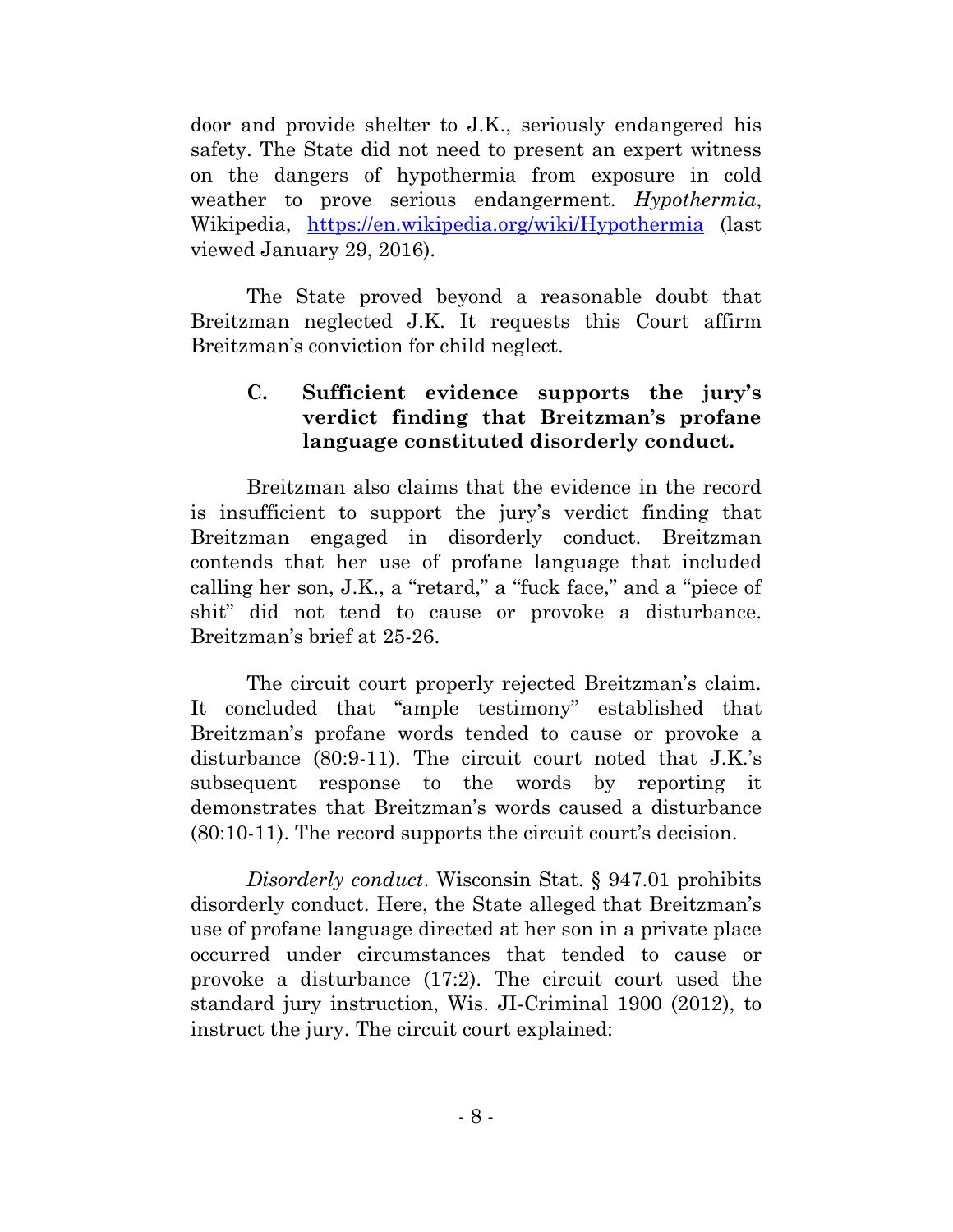Before you may find the defendant guilty of [disorderly conduct], the State must prove . . . that the following two elements were present:

One, the defendant engaged in profane conduct.

And two, the conduct of the defendant under the circumstances as they then existed tended to cause or provoke a disturbance.

Disorderly conduct may include physical acts or language or both. The principles upon which this offense is based is that in an organized society a person should not unreasonably offend others in the community. This does not mean that all conduct that tends to disturb another is disorderly conduct. Only conduct that unreasonably offends the sense of decency or propriety of the community is included. It does not include conduct that is generally tolerated by the community at large but might disturb an oversensitive person.

It is not necessary that an actual disturbance must have resulted from the defendant's conduct. The law requires only that the conduct be of a type that tends to cause or provoke a disturbance under the circumstances as they then existed.

You must consider not only the nature of the conduct but also the circumstances surrounding that conduct. What is proper under one set of circumstances may be improper under other circumstances. This element requires that the conduct of the defendant under the circumstances as they then existed tended to cause or provoke a disturbance.

#### (73:83-84).

*The sufficiency of the evidence in support of the disorderly conduct conviction*. Breitzman does not dispute that she used profane language with J.K. Breitzman's brief at 25-26. She cannot. The phrases "fuck face" and "piece of shit" rise to the level of profane language because they constitute vulgar or course language. The American Heritage Dictionary of the English Language 1400 (4th ed. 2000).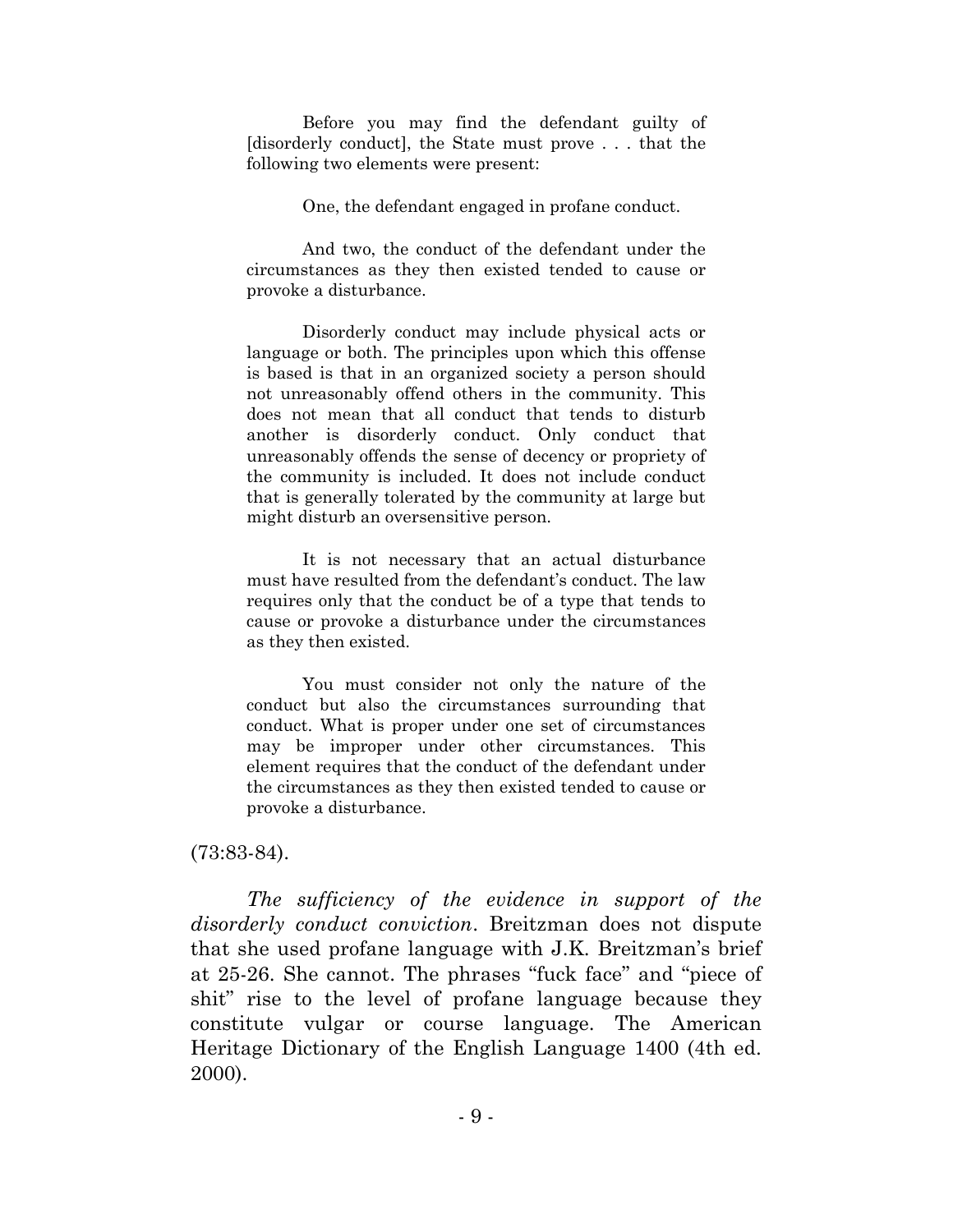Breitzman's real complaint is that her conduct did not tend to cause or provoke a disturbance. Breitzman's brief at 26. The record undermines Breitzman's claim.

On December 4, 2012, J.K. prepared in the microwave a bag of popcorn that West Allis Police Sergeant Marla Martin gave him (71:49; 73:57). J.K. burned the popcorn in the microwave and threw it out. When his mother came home approximately thirty minutes later, she looked in the garbage, saw the burnt popcorn, and smelled it in the microwave (71:49).

Breitzman told J.K. that he "always mess[es] things up," that he was a "retard," a "fuck face," and a "piece of shit" (71:49). When asked, J.K. told Breitzman that he got the popcorn from a friend at school. She told J.K. that it was not from school and that he was hoarding food (71:49). Breitzman directed J.K. to gather his belongings because she intended to kick him out of her house (71:51).

J.K. stated that he felt "worthless," when Breitzman called him a "piece of shit" and "fuck face" (71:50). When J.K. told Breitzman to stop calling him names, Breitzman replied, "I don't give a fuck" (71:50).

J.K. was not the only witness to the conversation. J.K. was speaking with his friend D.M. on the phone when Breitzman entered the home (71:49). D.M. confirmed that he was speaking to J.K. on December 4, 2012, when Breitzman came home. D.M. stated that J.K. seemed a "little bit scared" and sounded "a little bit different" (72:21). D.M. heard Breitzman call J.K. "really mean names" and said "fuck a lot" (72:22). D.M. heard J.K. state that he got the popcorn from school and Breitzman also accused J.K. of being a liar and stealing his sister's money (72:23).

J.K. then called D.M. ten minutes later (71:51). When J.K. called D.M. back, J.K. was crying. D.M. stated "I've never heard him cry before. He was always just a normal teenager, and it was just really different" (72:23). J.K. also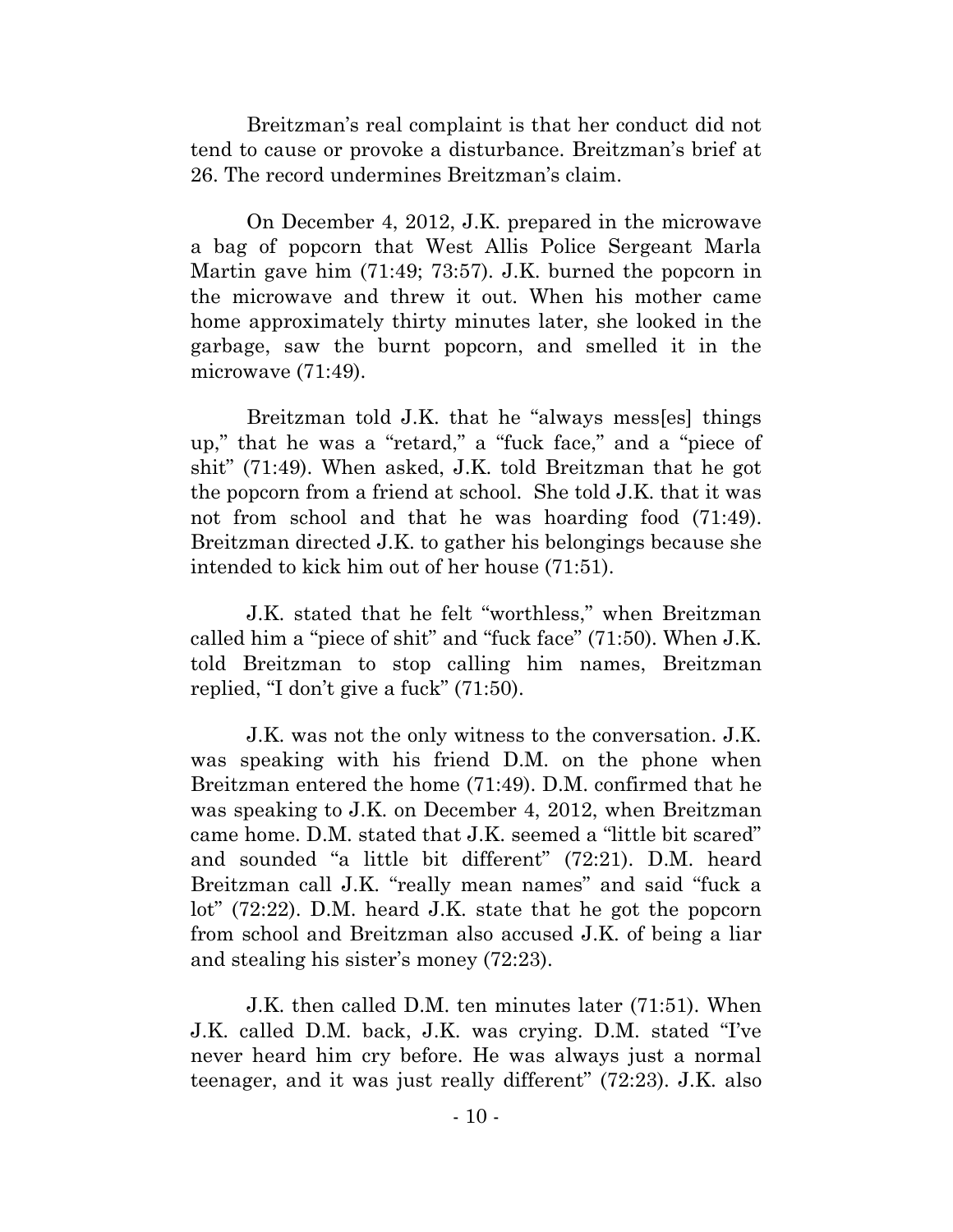told other people what was happening at his house on December 5, 2012 (71:48).

Breitzman admitted that she called J.K. a "piece of shit" and a "fuck face," but insisted that she only used the later term one time (72:98). Daniel Percifield, Breitzman's long time friend, heard Breitzman call J.K. a "fuck face" more than a couple times. Breitzman also called him a "piece of shit," a "pig," and "worthless" (73:55). Breitzman acknowledged it was inappropriate to call someone a "fuck face" when one is angry or disappointed with another's conduct (72:100).

Breitzman suggests that merely calling J.K. a "fuck face" and a "piece of shit," while berating him to the point of him feeling "worthless" was merely "impolite and insensitive." Breitzman's brief at 26. To be sure, under some circumstances, the use of such profane language may not tend to provoke a disturbance. See Wis. JI-Criminal 1900 (2012) ("What is proper under one set of circumstances may be improper under other circumstances."). But Breitzman ignores the circumstances here that made her conduct disorderly. Breitzman did not use these words in jest or as terms of endearment, but rather used them to belittle and humiliate her son. She disregards the effect of her conduct on J.K. J.K. cried, something his friend D.M. had never previously witnessed. Breitzman's emotionally abusive language toward her son also prompted him to report her conduct (71:48).

The circuit court noted that Breitzman's conduct had an effect on J.K. It prompted him to report the conduct and emotionally affected him. Under the circumstances, the circuit court correctly concluded that the jury had sufficient evidence from which to conclude that Breitzman's profane language tended to provoke a disturbance. It properly denied Breitzman's challenge to the sufficiency of the evidence for the disorderly conduct conviction (80:10-11).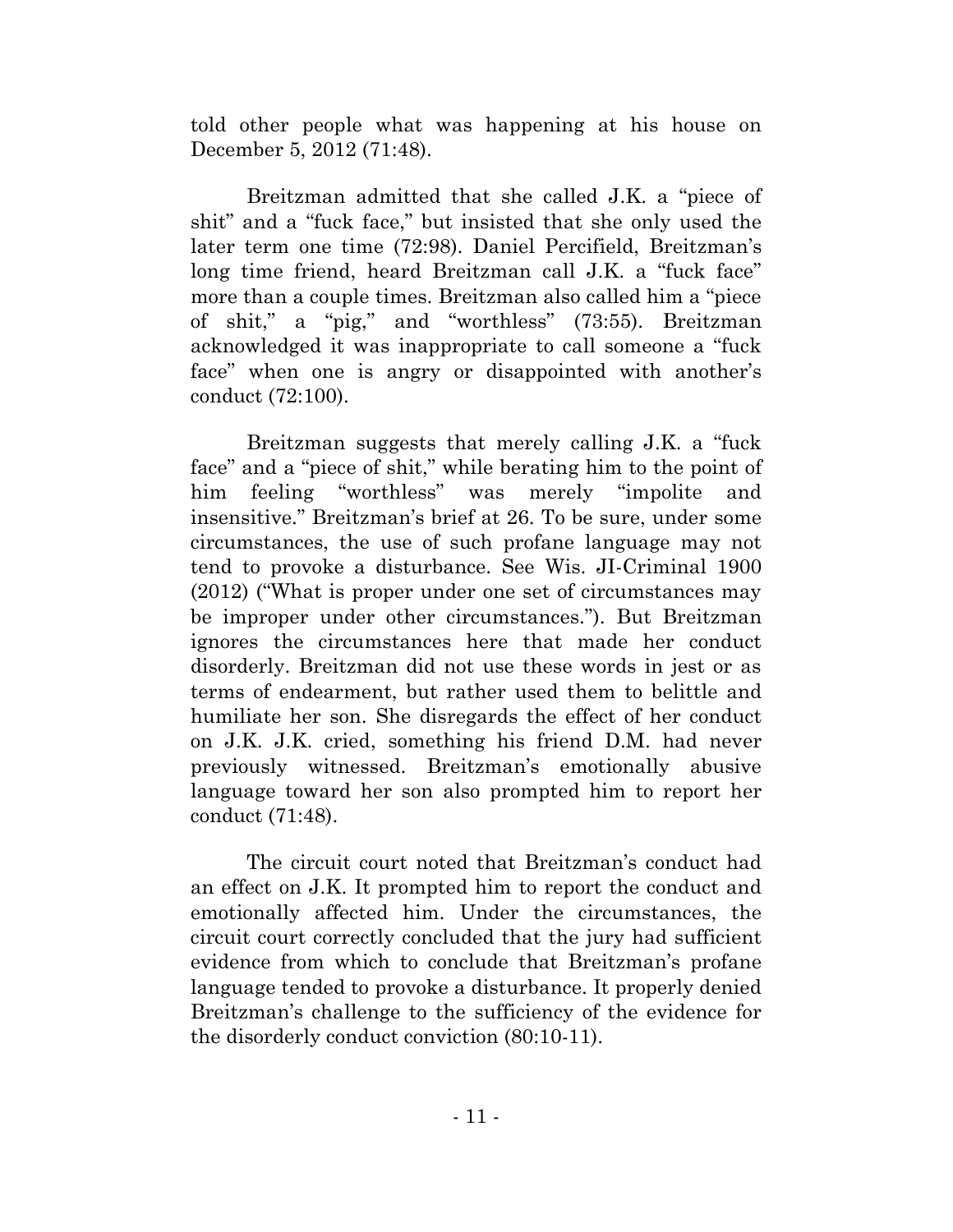# **II. Breitzman received effective assistance of trial counsel.**

Breitzman alleges that her trial counsel was ineffective for: (1) failing to raise a constitutional challenge to the application of the disorderly conduct charge; (2) failing to object to the admission of other act evidence during the trial; and (3) for making an opening statement that she contends was inconsistent with Breitzman's trial testimony. Breitzman's brief at 26-38.

As the State will demonstrate below, the circuit court properly rejected each of Breitzman's three claims (80:11- 31).

# **A. General legal principles guiding review of claims of ineffective assistance of counsel.**

The United States Constitution's Sixth Amendment right of counsel and its counterpart under article I, § 7 of the Wisconsin Constitution encompass a criminal defendant's right to the effective assistance of counsel. *See Strickland v. Washington*, 466 U.S. 668, 686 (1984); *State v. Sanchez*, 201 Wis. 2d 219, 226-36, 548 N.W.2d 69 (1996). The Sixth Amendment right to counsel protects a criminal defendant's fundamental right to a fair trial. *Strickland,* 466 U.S. at 684- 86.

A defendant alleging ineffective assistance of trial counsel must prove that trial counsel's performance was deficient and that he suffered prejudice as a result of that deficient performance. *Id.* at 687. If a court concludes that a defendant has not established one prong of the test, the court need not address the other prong. *Id*. at 697.

To prove deficient performance, the defendant must show that his counsel's representation "fell below an objective standard of reasonableness" considering all of the circumstances. *Id*. at 688. The defendant must demonstrate that specific acts or omissions of counsel fell "outside the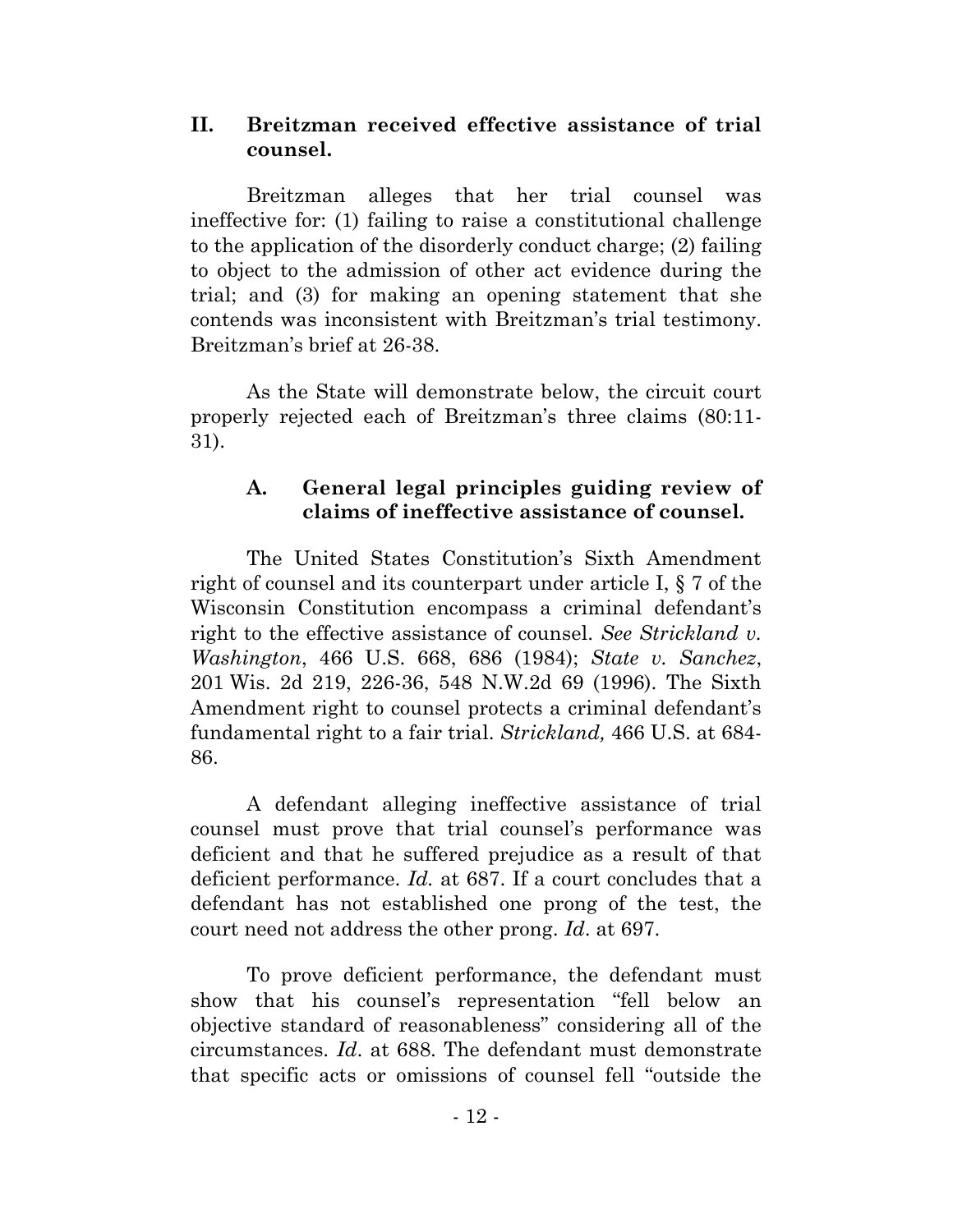wide range of professionally competent assistance." *Id*. at 690. In assessing the reasonableness of counsel's performance, a reviewing court should be "highly deferential," making "every effort . . . to eliminate the distorting effects of hindsight, to reconstruct the circumstances of counsel's challenged conduct, and to evaluate the conduct from counsel's perspective at the time." *Id.* at 689. A court should presume that counsel rendered adequate assistance. *Id*. at 690; s*ee also State v. Carter*, 2010 WI 40, ¶ 22, 324 Wis. 2d 640, 782 N.W.2d 695 ("[C]ounsel's performance need not be perfect, nor even very good, to be constitutionally adequate") (citation omitted).

To demonstrate prejudice, the defendant must affirmatively prove that the alleged deficient performance prejudiced his defense. *Strickland*, 466 U.S. at 693. The defendant must show something more than that counsel's errors had a conceivable effect on the proceeding's outcome. *Id.* Rather, the defendant must demonstrate "that there is a reasonable probability that, but for counsel's unprofessional errors, the result of the proceeding would have been different." *Id.* at 694; *see also Carter*, 324 Wis. 2d 640, ¶ 37. "The likelihood of a different result must be substantial, not just conceivable." *Harrington v. Richter*, 562 U.S. 86, 112 (2011). Stated another way, a defendant must show that trial counsel's errors were so serious that the defendant was deprived of a fair trial and reliable outcome. *Strickland*, 466 U.S. at 687.

*Legal standards applicable to ineffective assistance claims based on a failure to investigate*. "[C]ounsel has a duty to make reasonable investigations or to make a strategic decision that makes further investigation unnecessary." *State v. Domke*, 2011 WI 95, ¶ 52, 337 Wis. 2d 268, 805 N.W.2d 364 (citation and internal quotation marks omitted). Counsel must either reasonably investigate the law and facts or make a reasonable strategic decision that makes any further investigation unnecessary. *Id*. ¶ 41.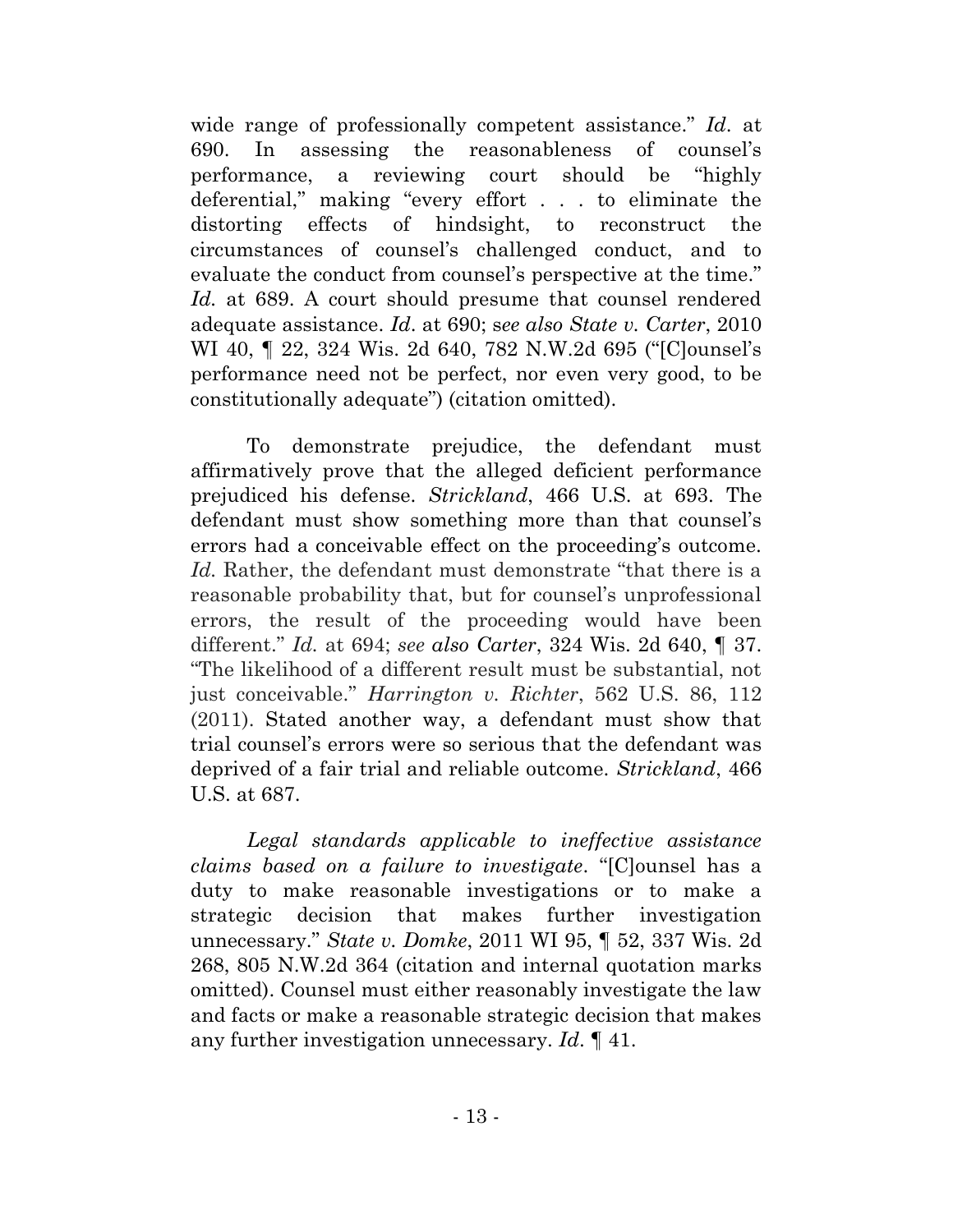A defendant's own statements or actions may influence whether trial counsel's actions were reasonable. "Counsel's actions are usually based, quite properly, on informed strategic choices made by the defendant and on information supplied by the defendant." *Strickland*, 466 U.S. at 691. When a defendant makes a decision, a court will not find that trial counsel's advice prejudiced the defendant. *See State v. Oswald*, 2000 WI App 3, ¶ 50 n.7, 232 Wis. 2d 103, 606 N.W.2d 238.

*Standard of review.* A claim of ineffective assistance of counsel is a mixed question of law and fact. *Carter*, 324 Wis. 2d 640,  $\parallel$  19. While this Court must uphold the circuit court's findings of fact unless clearly erroneous, the ultimate determination of whether counsel's assistance was ineffective presents a legal question which this Court reviews de novo. *Id*.

**B. Trial counsel's failure to raise a constitutional right to free speech challenge to the application of the disorderly conduct statute does not constitute ineffective assistance.** 

Breitzman asserts that her attorney was ineffective for failing to move to dismiss the disorderly conduct charge against her on the grounds that its application violated her constitutional rights under the First Amendment and Article I, § 3 of the Wisconsin Constitution. Breitzman's brief at 27. Breitzman's argument fails on two grounds. First, trial counsel is not ineffective for failing to argue a point of unsettled law. Second, even if trial counsel had raised the constitutional challenge, Breitzman was not prejudiced because she would not have prevailed.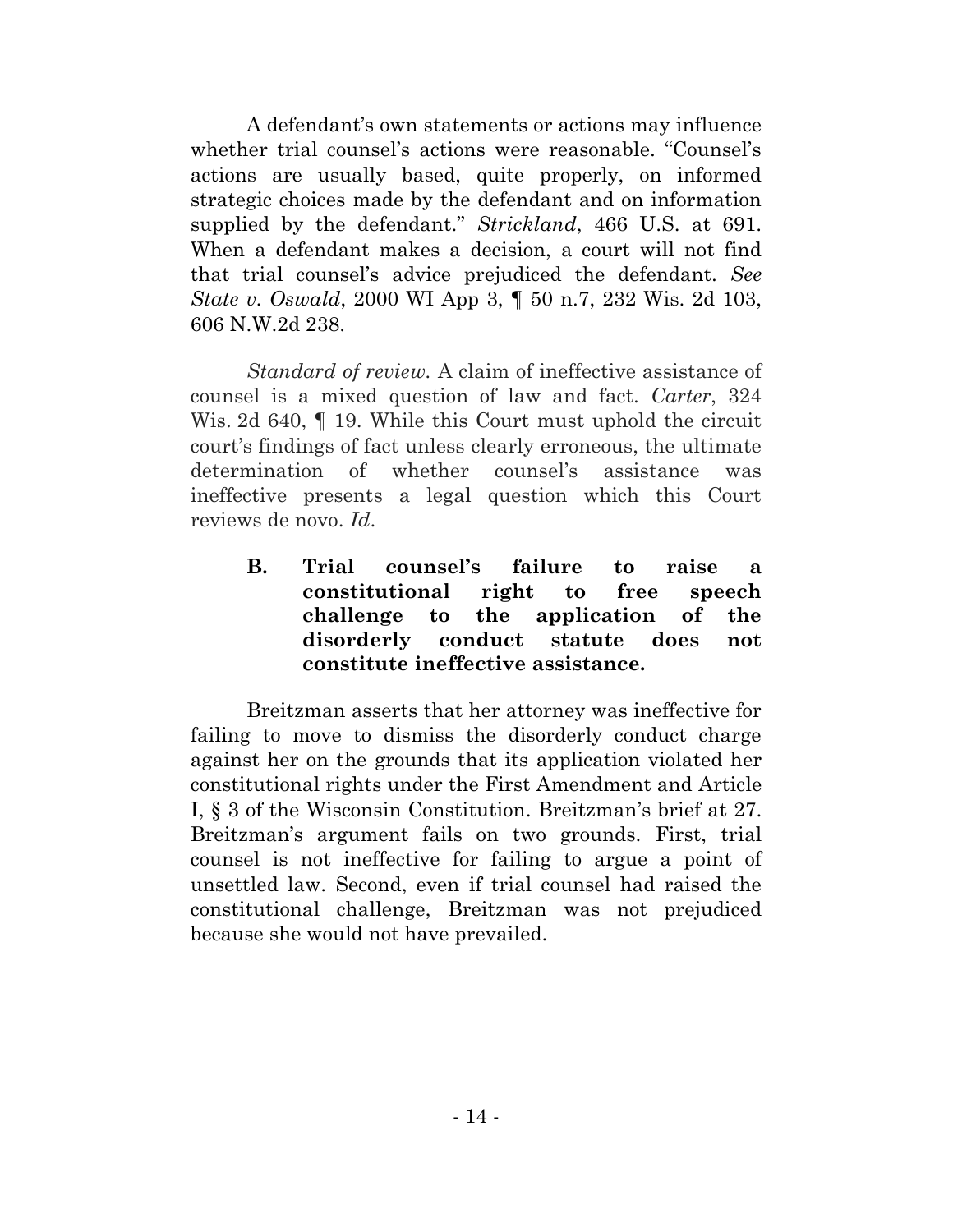# **1. Trial counsel is not ineffective for failing to raise an argument on a point of unsettled law.**

A criminal defense attorney "is not required to object and argue a point of law that is unsettled." *State v. McMahon*, 186 Wis. 2d 68, 84, 519 N.W.2d 621 (Ct. App. 1994). Accordingly, "ineffective assistance of counsel cases should be limited to situations where the law or duty is clear such that reasonable counsel should know enough to raise the issue." *Id*. at 85. Thus, the issue is not whether Breitzman would have prevailed on a motion to dismiss, but whether her trial counsel's failure to raise the motion "fell below an objective standard of reasonableness as measured against prevailing professional norms." *State v. Van Buren*, 2008 WI App 26, ¶ 19, 307 Wis. 2d 447, 746 N.W.2d 545.

While Breitzman advances a legal argument in support of her claim that her profane language constituted protected speech, she implicitly concedes that the case law does not clearly address circumstances present in her case. Breitzman suggests that publication may be warranted "to develop the case law concerning a First Amendment challenge to a disorderly conduct charge for statements made to a family member in the privacy of one's home." Breitzman's brief at 2.

Breitzman's request for a published decision developing the case law constitutes implicit recognition that Breitzman's claim rests on an unsettled area of the law. And under the circumstances, her trial counsel's failure to raise the motion to dismiss did not fall below the objective standard of reasonableness guiding ineffective assistance of counsel claims.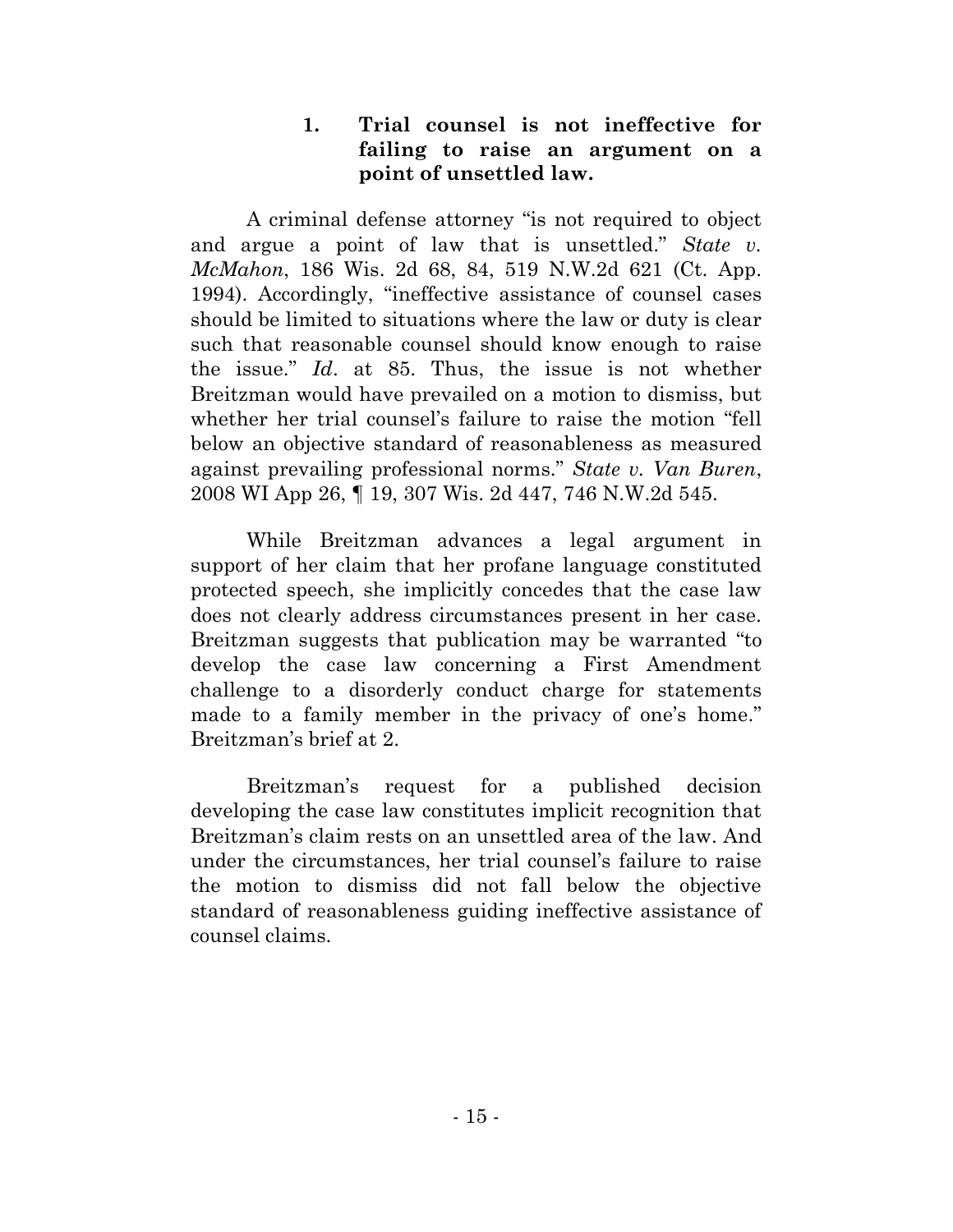**2. Trial counsel's failure to move to dismiss the disorderly conduct charge on constitutional grounds was not ineffective because Breitzman would not have prevailed.** 

Trial counsel was not ineffective for declining to raise a constitutional challenge because Breitzman's conduct did not constitute protected speech.

*Standard of Review*. An appellate court independently reviews constitutional challenges to statutes. A statute generally enjoys the presumption of constitutionality. The party challenging the statute must overcome the presumption of constitutionality with proof beyond a reasonable doubt. When a statute implicates First Amendment rights, the State has the burden to prove that the statute is constitutional beyond a reasonable doubt. *State v. Baron*, 2009 WI 58, ¶ 10, 318 Wis. 2d 60, 769 N.W.2d 34.

To determine which party bears the burden, a court must decide whether the statute regulates speech or conduct alone. If the statute regulates neither speech nor expressive conduct, the statute does not implicate the First Amendment and First Amendment analysis would not apply. *Id*. ¶¶ 14, 16.

Here, Breitzman merely assumes that because she has raised a First Amendment claim, the burden is on the State to establish Wis. Stat. § 947.01's constitutionality as applied to her case. The State disagrees. Wisconsin courts have long recognized that the disorderly conduct statute regulates conduct, not the content of speech.

*Wisconsin Stat. § 947.01 does not infringe on protected speech*. The Wisconsin Supreme Court has concluded that "the disorderly conduct statute does not infringe on speech that is protected under the First Amendment because the statute sanctions only categories of speech that have been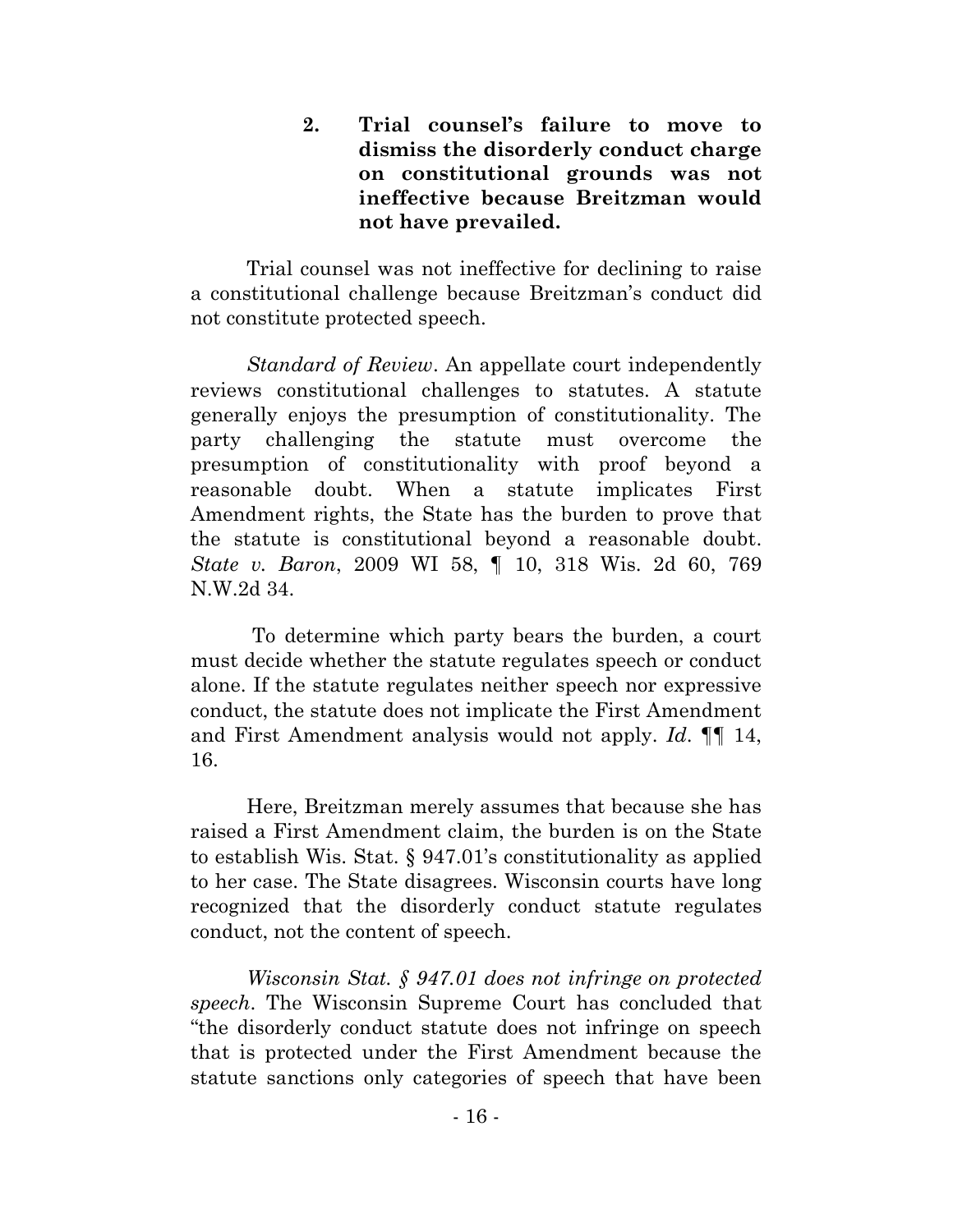traditionally regarded as beyond the protection of the First Amendment." *In re A. S.*, 2001 WI 48, ¶ 16, 243 Wis. 2d 173, 626 N.W.2d 712. The supreme court previously recognized that by its very nature, certain speech may constitute a breach of the peace.

There are certain well-defined and narrowly limited classes of speech, the prevention and punishment of which have never been thought to raise any Constitutional problem. These include the lewd and obscene, *the profane,* the libelous, and the insulting, or 'fighting' words - those which by their very utterance inflict injury or tend to incite an immediate breach of the peace. It has been well observed that *such utterances are no essential part of any exposition of ideas, and are of such slight social value as a step to truth that any benefit that may be derived from them is clearly outweighed by the social interest in order and morality. Resort to epithets or personal abuse is not in any proper sense communication of information or opinion safeguarded by the Constitution,* and its punishment as a criminal act would raise no question under that instrument.

*Chaplinsky v. New Hampshire*, 315 U.S. 568, 571-72 (1942) (emphasis added and footnotes omitted); *State v. Zwicker*, 41 Wis. 2d 497, 510, 164 N.W.2d 512 (1969).

Application of the disorderly conduct statute to speech is permissible because it is not directed at its content, but controlling its harmful effects. *In re A.S.*, 243 Wis. 2d 173, ¶ 15. Even the application of the disorderly conduct statute "to speech alone is permissible under appropriate circumstances." *Id*. ¶ 17. "When speech is not an essential part of any exposition of ideas, when it is utterly devoid of social value, and when it can cause or provoke a disturbance, the disorderly conduct statute can be applicable." *Id*.

Breitzman directed a profanity laced tirade at J.K. for burning popcorn in the microwave. Calling J.K. a "fuck face" and a "piece of shit" is not a communication of information that the constitution safeguards (71:50-51). Breitzman's utterances lacked any social value.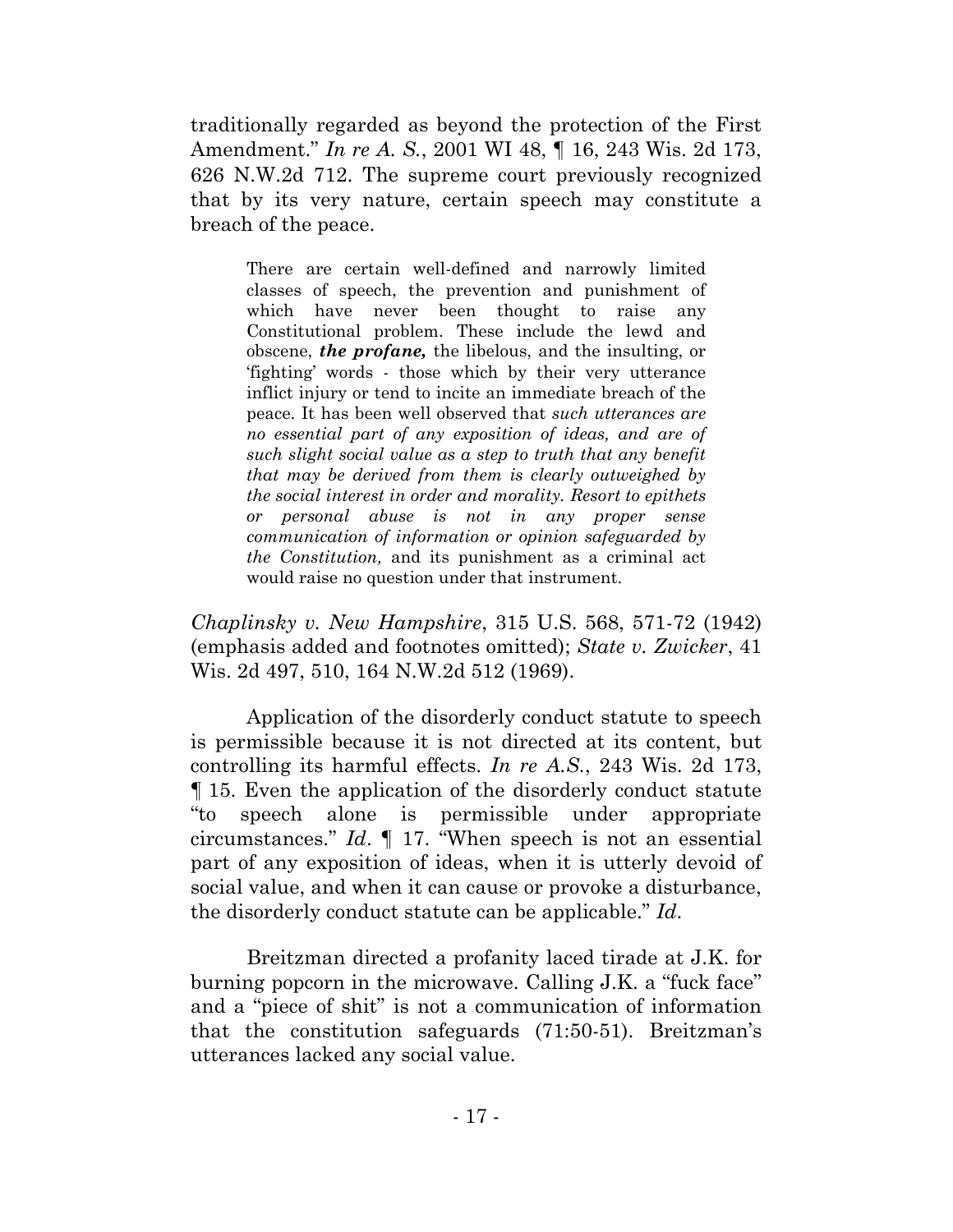Breitzman asserts that her words were not disorderly because they did not create a possibility that the words would disrupt the community's peace or safety. Breitzman's brief at 30. The disorderly conduct statute extends to private places, not just public spaces. And profane words used within the privacy of a home may tend to cause or provoke a disturbance that may never spill into a public place. That Breitzman's words did not prompt J.K. to physically act out does not mean that they did not "tend" to cause or provoke a disturbance.

Here, Breitzman's profane words tended to cause or provoke a disturbance. When J.K. asked Breitzman to stop calling him names, Breitzman responded, "I don't give a fuck" (71:50). Breitzman directed J.K. to grab his belongings out of his room as she would be calling the police (71:50-51). Breitzman's words disturbed J.K., causing him to feel worthless (71:50). His friend, D.M., who overheard Breitzman's verbal assault, said that J.K. cried when they spoke a short time later (72:22-23). Breitzman's conduct so disturbed J.K. that it prompted him to report her to authorities (71:48). Although Breitzman's words did not result in physical violence, they clearly had a harmful effect.

Breitzman has failed to demonstrate that her trial counsel's performance fell below an objective standard of representation. She has not established that the law was well-settled in her favor. Counsel recognized that the disorderly conduct statute is interpreted under fairly broad parameters (77:7). Trial counsel's performance was simply not deficient for failing to move to dismiss the charge.

Further, trial counsel's failure to file a motion to dismiss did not prejudice Breitzman because she does not have a right to engage in disorderly conduct through the use of profane language. The circuit court properly denied this claim (80:15-16).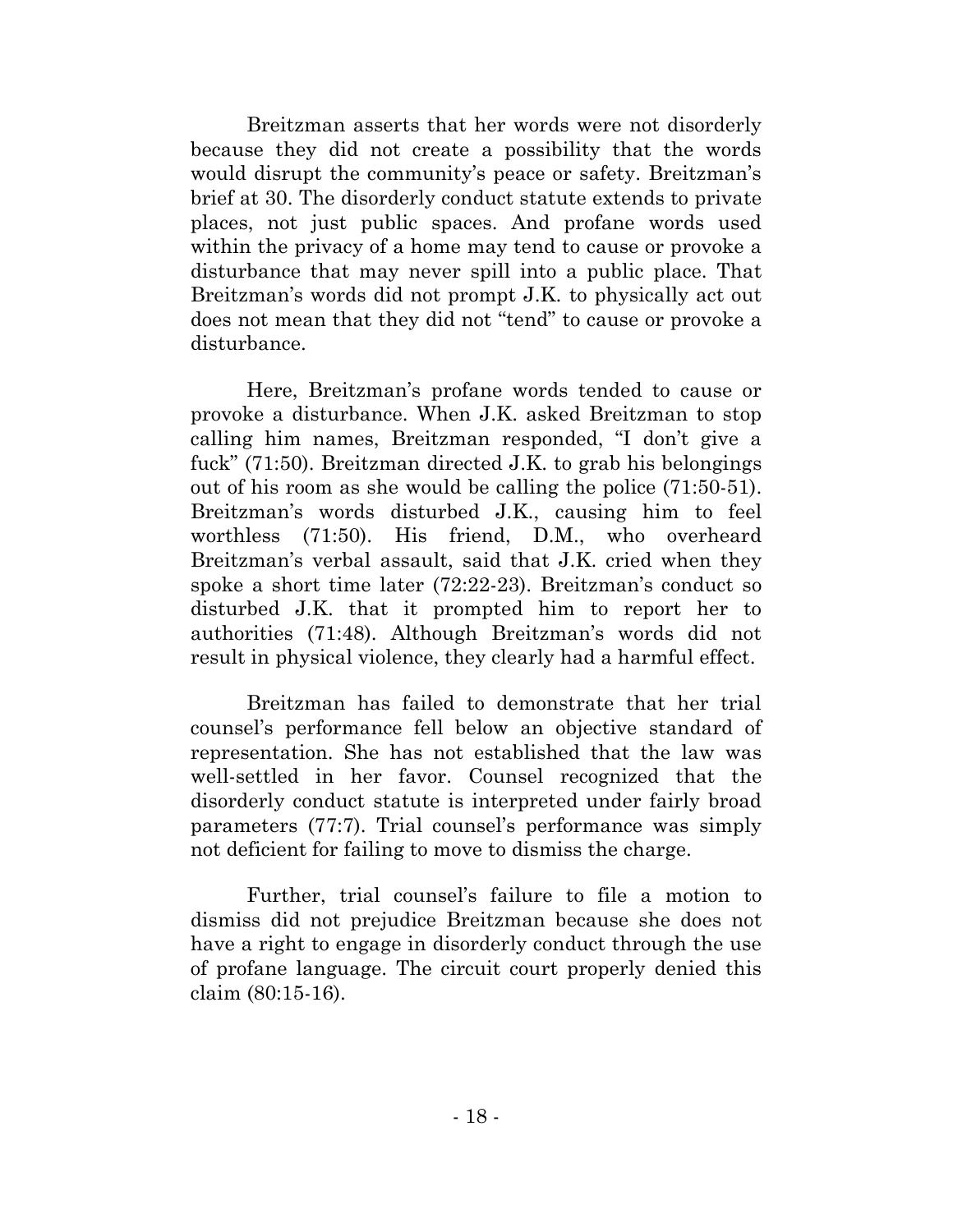## **C. Trial counsel was not ineffective for failing to object to the admission of other act evidence.**

Breitzman argues that trial counsel's failure to file a motion to exclude other act evidence<sup>1</sup> and failure to object to the admission of other act evidence constituted deficient performance. Breitzman's brief at 32. The circuit court rejected this claim, finding that trial counsel's performance was not deficient in light of theory of defense (80:24). It also found that even if error occurred, it did not prejudice Breitzman's defense (80:31).

# **1. Ineffective assistance claims and trial strategy.**

Trial strategy is "virtually unassailable in an ineffective assistance of counsel analysis." *State v. Maloney,*  2004 WI App. 141, ¶ 23, 275 Wis. 2d 557, 685 N.W.2d 620. As this court has explained:

Generally, trial strategy decisions reasonably based in law and fact do not constitute ineffective assistance of counsel. Defense counsel may select a particular defense from available alternative defenses and is not required to present the jury with alternatives inconsistent with the chosen defense. Even if, in hindsight, selecting a particular defense appears to have been unwise, counsel's decision does not constitute deficient performance if it was reasonably founded on the facts and law under the circumstances existing at the time the decision was made.

*State v. Snider*, 2003 WI App 172, ¶ 22, 266 Wis. 2d 830, 668 N.W.2d 784 (citations omitted).

<sup>1</sup> Trial counsel actually moved in limine for an order prohibiting a witness "to testify on any subject or alleged facts unless such testimony directly pertains to either the charge of physical harm to the child J.K. or neglect causing bodily harm to the child J.K." (13). While the motion did not specifically refer to "other act evidence," the evidence he sought to exclude would certainly include "other act evidence."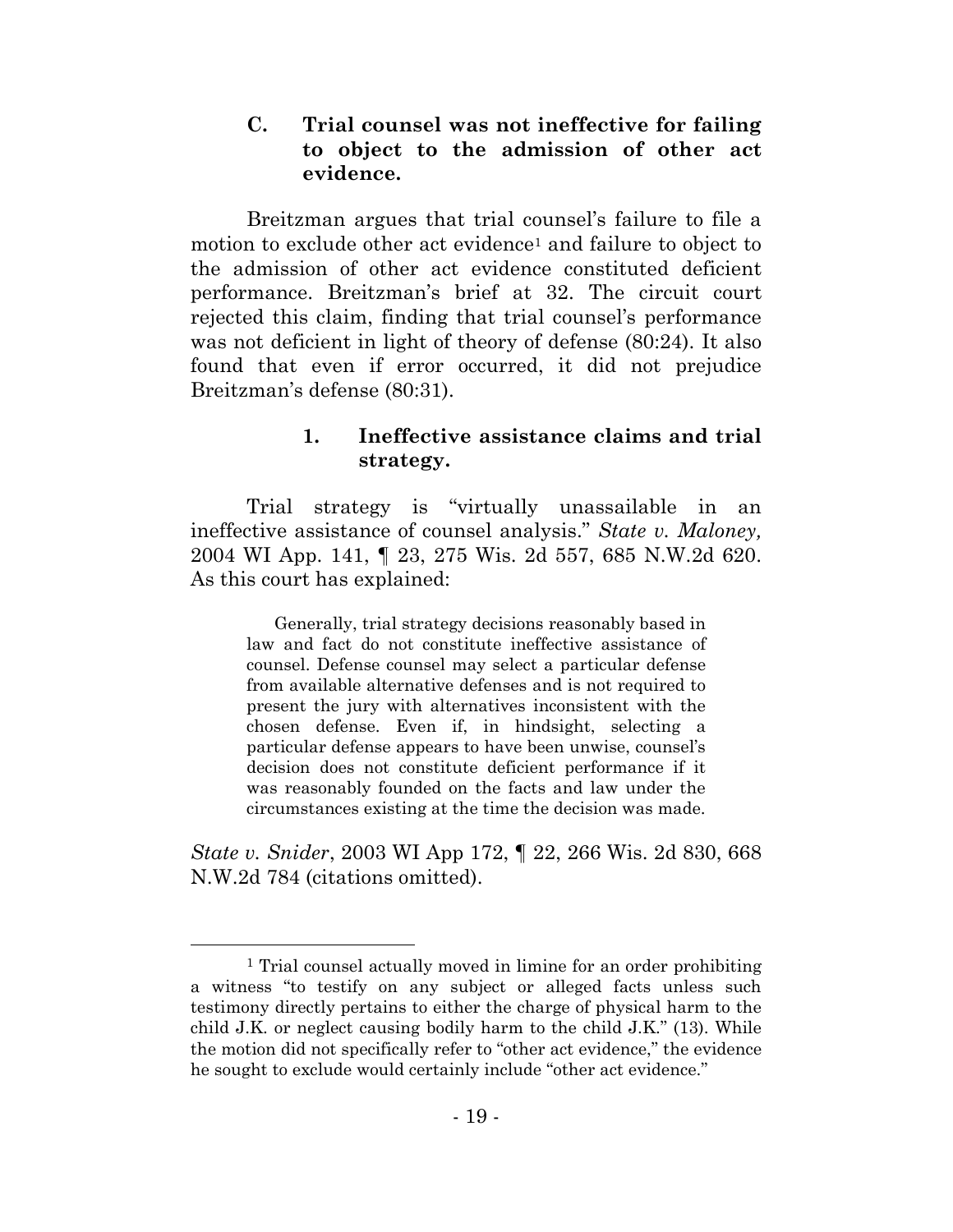# **2. Trial counsel's performance was not deficient for failing to object to the admission of other act evidence.**

Trial counsel was not deficient for failing to object to the admission of certain evidence. The record demonstrates that trial counsel, in consultation with Breitzman, made strategic decisions consistent with a strategy not to object to the admission of other act evidence.

At the postconviction hearing, trial counsel testified that he intended to portray Breitzman as a struggling mother doing her best under the circumstances (77:8).<sup>2</sup> Trial counsel noted that J.K. and his mother had a good relationship that soured (77:21). Breitzman attributed this to J.K.'s involvement with a girlfriend and J.K.'s father's refusal to have any contact with him (72:76).

While Breitzman's life had remained constant, J.K. started telling other people that things were bad (77:22). Breitzman told trial counsel that J.K. had exaggerated events, twisting them into an argument that something had happened. Breitzman told trial counsel that J.K. was lying and had become rebellious (77:9).

Trial counsel explained that he did not object to J.K.'s allegations about Breitzman's other bad behavior because they intended to show that J.K. had so aggrandized his complaints that he would lose credibility (77:15-16). As part of their trial strategy, trial counsel sought to paint J.K. as a child who made false or grandiose allegations against Breitzman (77:20).

Trial counsel also believed that dealing with the uncharged allegations would provide a context for J.K.'s

<sup>2</sup> In its decision denying Breitzman's postconviction claims, the circuit court made credibility findings. It found trial counsel's discussion regarding strategy as credible. It also did not believe Breitzman's testimony (80:20).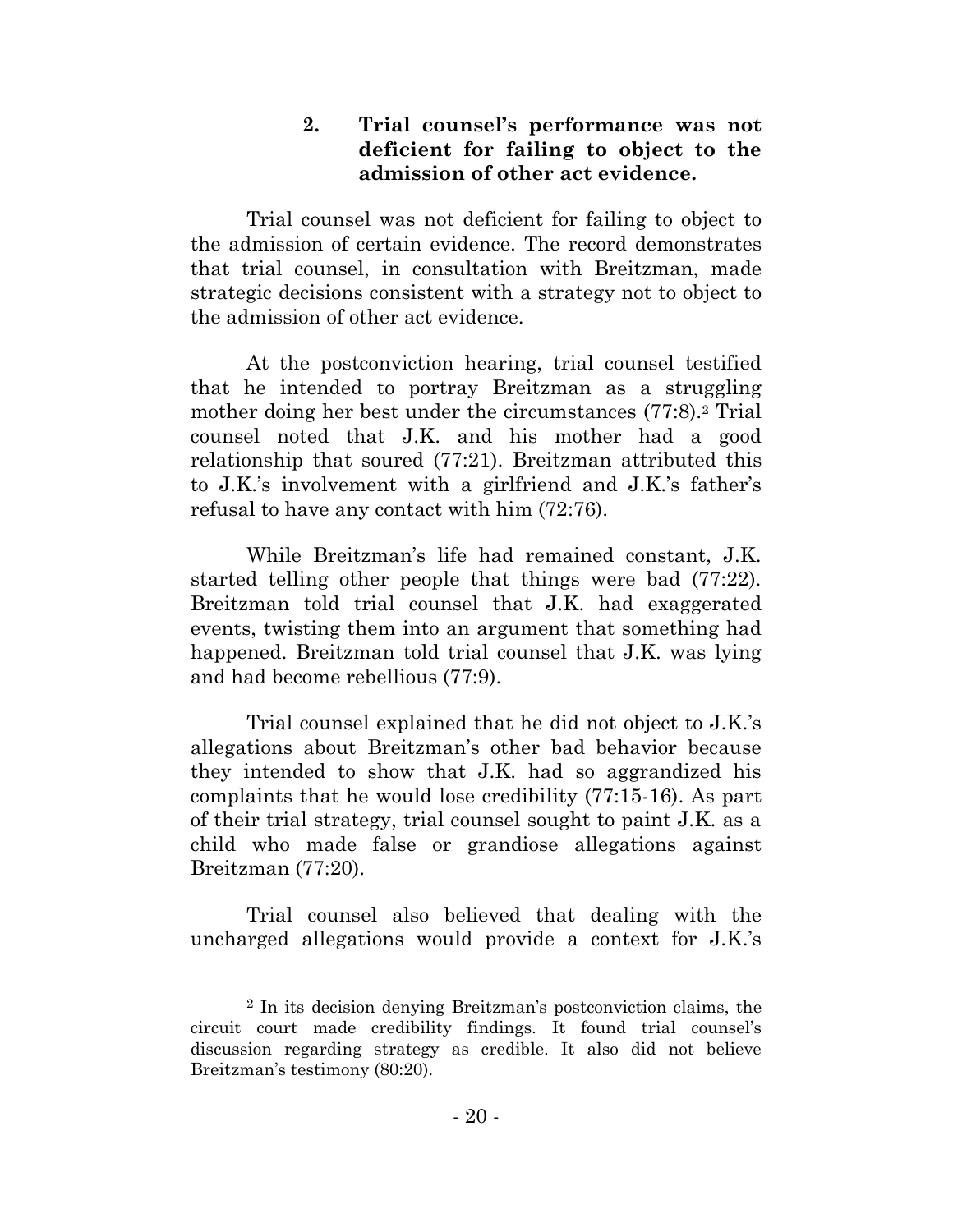conduct (77:21). This strategy included pursuing a defense based on reasonable discipline (77:24). Breitzman agreed with this strategy (77:20). Breitzman acknowledged that as part of the trial strategy, she would portray J.K. as rebellious, defiant, and untruthful (77:51). The goal was to have Breitzman take the stand and explain what actually happened when she was attempting to deal with J.K.'s rebelliousness (77:16). Breitzman herself conceded that the trial strategy that trial counsel and she agreed to a strategy of the "whole truth [coming] out" (77:44).

Trial counsel faced challenges in navigating through this defense. Breitzman admitted slapping J.K. in the car. She also stated that it was possible that she may have slapped him at times in the past (77:9). Breitzman was aware that prior uncharged incidents, including the slapping incident in the car, might arise at trial (77:46, 52). Breitzman discussed with her trial counsel how to address this other conduct should it arise. She would acknowledge it, but explain that it was reasonable under the circumstances (77:53).

Breitzman also told trial counsel that she believed that the car slapping incident formed the basis for J.K.'s animus against her (77:10, 29).<sup>3</sup> It provided a basis for J.K. to allege other misconduct against Breitzman, including the incident when J.K. claimed he was originally injured by a dumbbell, but later asserted that Breitzman had struck him (77:10).

Breitzman told trial counsel that J.K. had exaggerated the two incidents that triggered the child abuse charges. Both involved adversarial and tense moments between Breitzman and J.K. (77:25). Breitzman indicated that she did not intend to assert a physical discipline defense to either charge (77:45). Instead, they intended to demonstrate that J.K. was untruthful about them.

<sup>3</sup> The jury did not actually learn about the car slapping incident until J.K. volunteered information about it during cross-examination when trial counsel questioned J.K. about frequent nose bleeds (71:87).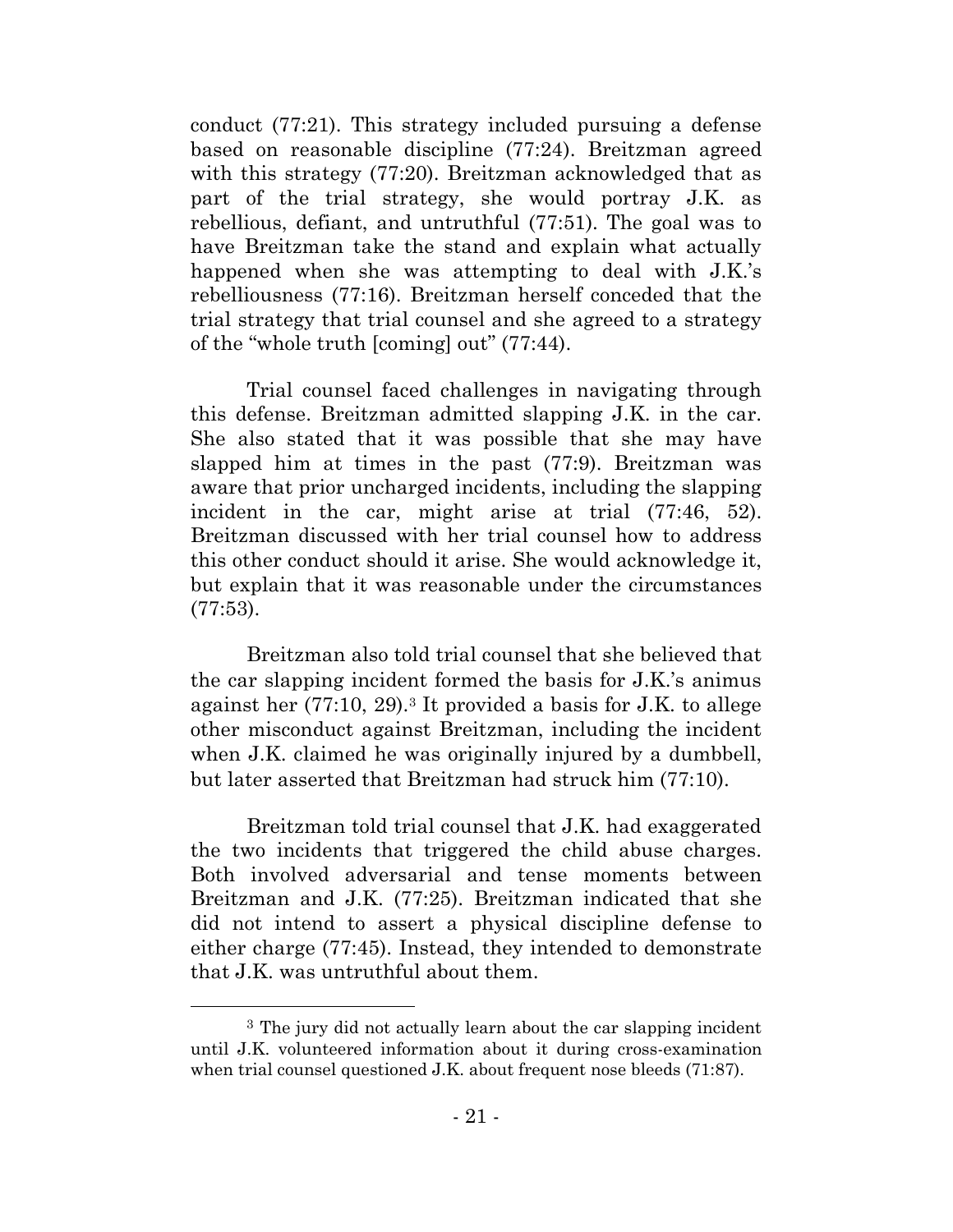With respect to the first alleged abuse incident, J.K. testified that he wanted to take a nap and was lying on his bed. Breitzman entered the bedroom and told J.K. to get up (71:38). J.K. stated that it was dark, but he could feel Breitzman's knuckle as it struck his nose. J.K. claims that his nose started to bleed (71:39). Breitzman denied striking J.K. She stated that J.K. told her that he woke up, turned the light on, discovered that he was bleeding, and got blood on his mattress (72:78). In support of her defense that she did not strike J.K. in the bedroom, trial counsel extensively questioned J.K. about his nose bleeds. J.K. readily conceded that he was prone to nose bleeds (71:85-87). This line of questioning supported Breitzman's theory of defense that J.K. was fabricating claims to make her look bad.

With respect to the second alleged abuse incident involving the broom (Count 2), J.K. stated that Breitzman told him that he was not sweeping correctly. She grabbed the broom from him and hit him with the back of her hand causing a bruise (71:40-42). Breitzman acknowledged taking the broom away and sending him to his room, but denied physically disciplining J.K. (77:45). Breitzman claimed that J.K. told her, and later her friend Percifield, that he injured himself when a dumbbell fell on his face (72:92-93). J.K. acknowledged telling Percifield that he injured himself with a dumbbell (71:78). But J.K. later told authorities that Breitzman had struck him (71:82).

The defense acknowledged that the prior conduct had occurred and that it provided an explanation as to why J.K. fabricated the charged incidents against Breitzman. The circuit court found:

This was part of the theory of the defense to show all of these crazy things that J.K. said that didn't make sense and that he was making it up and that only when his mom threatened to call the police did he talk to the counselor and start[ ] bringing all these things up . . . if they could knock down J.K.'s credibility, that was the goal and that was the strategy.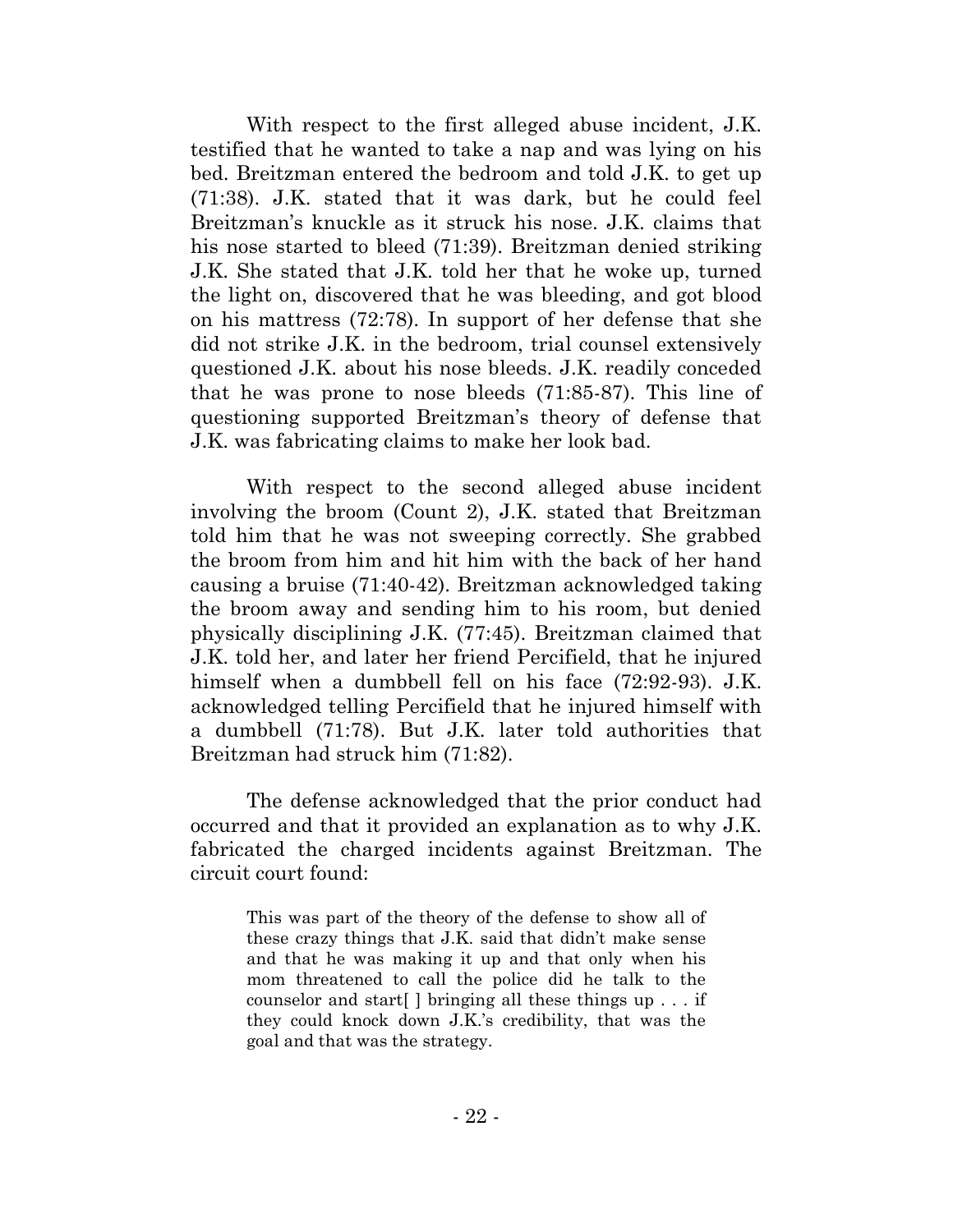(80:24). The circuit court found that trial counsel discussed this trial strategy with Breitzman and she agreed to it. The circuit court determined that this was an adequate trial strategy (80:23). Under the circumstances, trial counsel's performance was not deficient.

# **3. Trial counsel's failure to object to testimony about prior incidents did not prejudice Breitzman.**

Breitzman intended to testify at trial (77:8). Breitzman also knew that prior incidents in which she slapped J.K. would likely arise at trial (77:46). By denying that the physical contact occurred during the charged incidents, Breitzman would have opened the door to the admission of evidence of prior slapping incidents.

Wisconsin Stat. § 904.04(2)(a) permits the introduction of other acts evidence. Courts apply a three-step analysis to determine the admissibility of "other acts." *State v. Sullivan*, 216 Wis. 2d 768, 771-73, 576 N.W.2d 30 (1998). Evidence of Breitzman's prior acts of striking J.K. were admissible for proper purposes. It demonstrated that Breitzman intended to strike J.K. with respect to the charged incidents and that her contact with J.K. was not an accident. In addition, evidence of the prior physical contact incident was properly admitted to provide the context of the case and to establish J.K.'s credibility. *See State v. Hunt*, 2003 WI 81, ¶¶ 58, 59, 263 Wis. 2d 1, 666 N.W.2d 771. The evidence was logically relevant and it was not unduly prejudicial in the context of the case.

Because Breitzman insisted on testifying and denying the physical contact in the charged incidents, trial counsel could reasonably conclude that the circuit court would have permitted the State to explore the prior incidents that Breitzman admitted. Breitzman was not prejudiced by trial counsel's decision to not seek to exclude evidence that the circuit court would likely have admitted.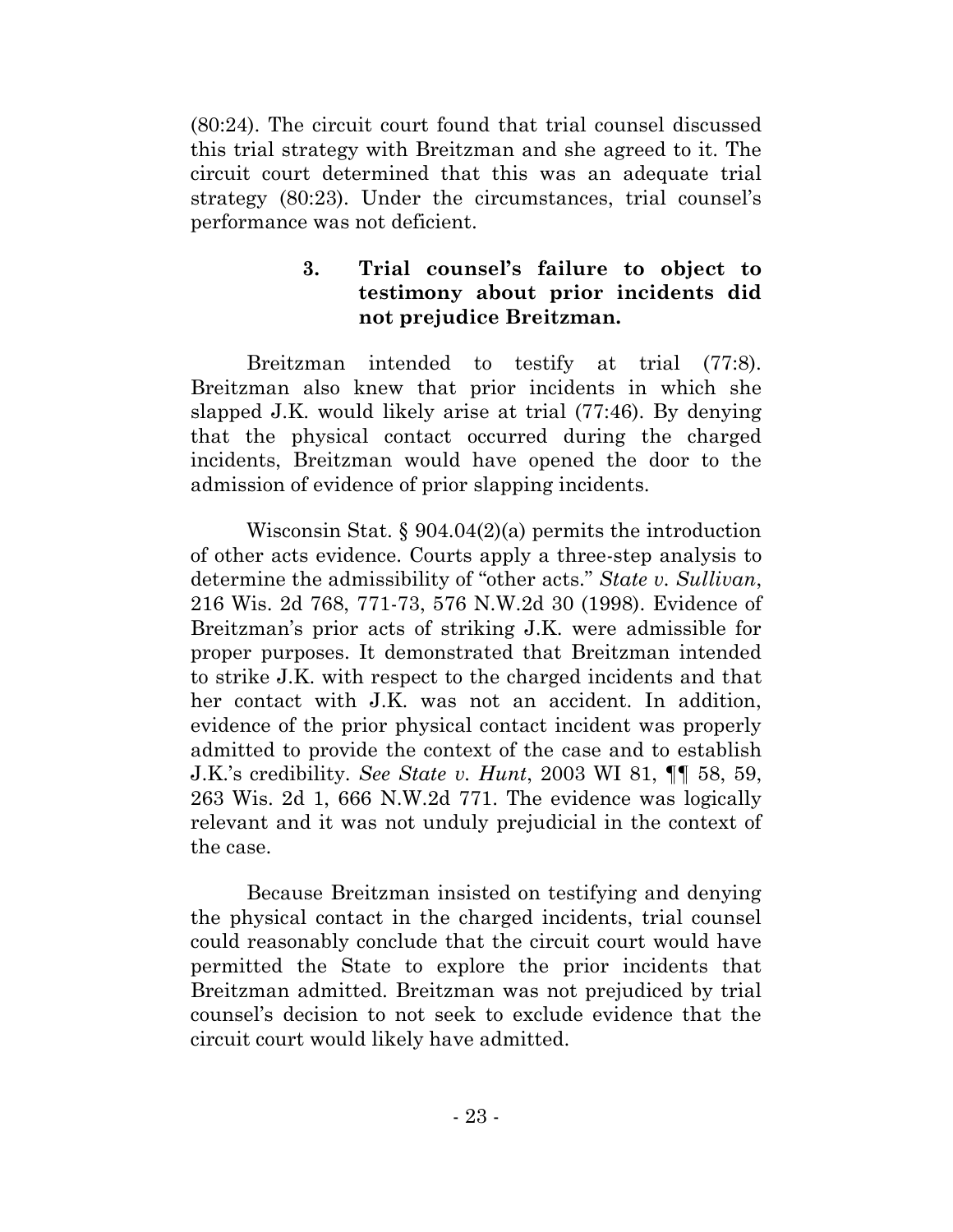Further, through a proper jury instruction, the circuit court also minimized the risk of unfair prejudice from the admission of evidence related to the car slapping incident. Tracking the other act instruction, Wis. JI-Criminal 275 (2003), the circuit court explained that the other incident was admitted for purposes of demonstrating Breitzman's intent and to provide a context or background necessary to a complete presentation of the evidence (73:88-89). *See Hunt*, 263 Wis. 2d 1, ¶¶ 58, 59 (other act evidence admitted to show the context of the crime, provide a complete explanation of the case, and establish the credibility of victims and witnesses). It also admonished the jury not to use the other act incident for an improper purpose. *State v. Marinez*, 2011 WI 12, ¶ 41, 331 Wis. 2d 568, 797 N.W.2d 399 (a jury is presumed to follow admonitory instructions).

The circuit court's other act instruction also incorporated another feature that reinforced Breitzman's defense and minimized prejudice to her case. It instructed the jury regarding reasonable parental discipline (73:89). That language supported Breitzman's claim that she acted appropriately when she slapped J.K. in the car (77:51-52).

# **4. Failure to object to evidence about prior use of profane language was not deficient and did not prejudice Breitzman.**

Breitzman contends that her trial counsel was ineffective for not objecting to testimony that Breitzman had used profane language toward J.K. on other occasions. Breitzman's brief at 33. She denied calling J.K. a "piece of shit" or "fuck face" on other occasions (72:98). The State could question Breitzman about other incidents for the purpose of undermining her credibility. Wis. Stat. § 906.08(2).

In addition, Breitzman's prior use of profane language toward her son would have been admissible under Wis. Stat. § 904.04(2)(a). Her prior act of directing profane language at J.K. demonstrates that her conduct was not an accident and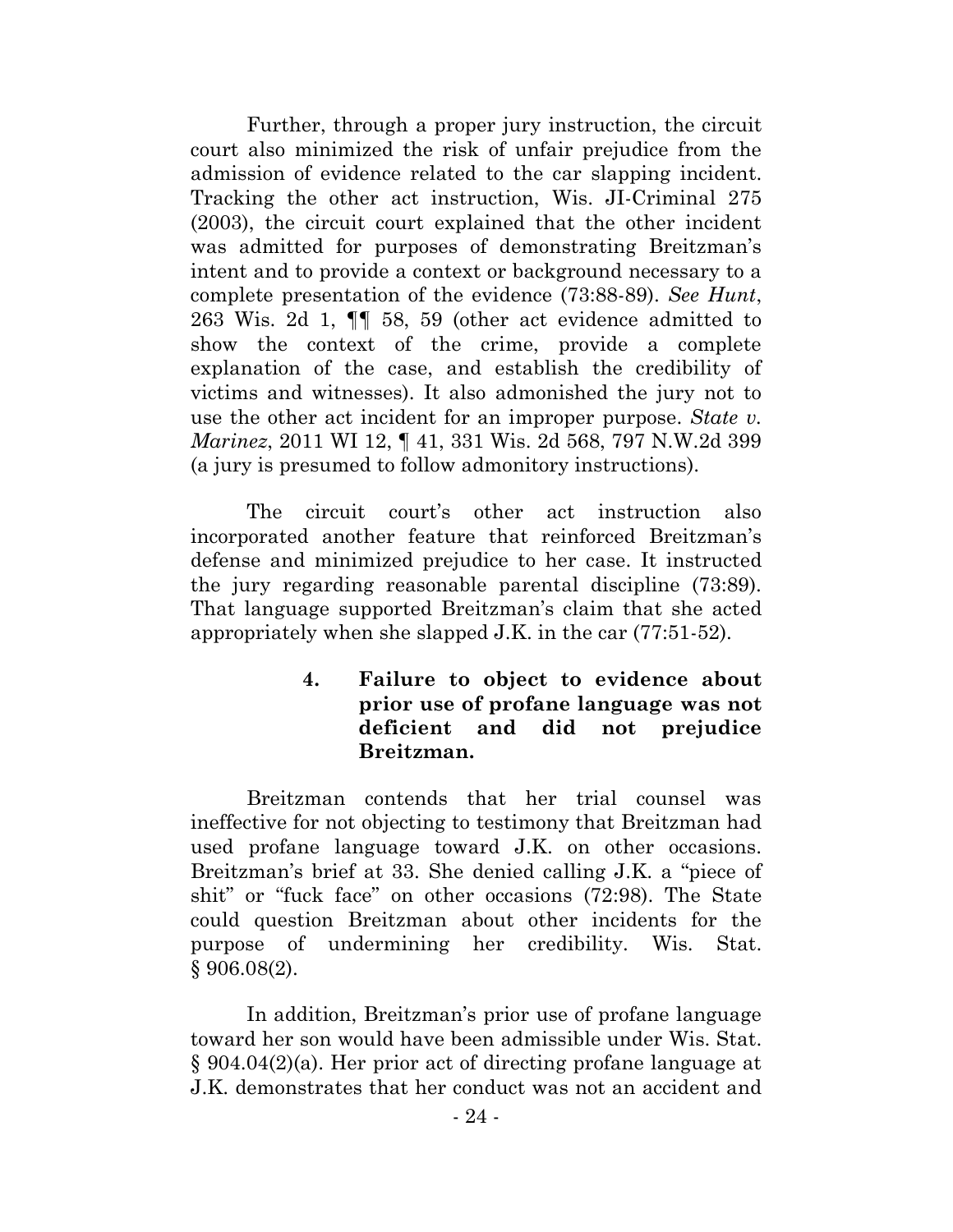was part of the context of the case. Under the circumstances, trial counsel was not deficient for failing to object when Breitzman's own witness, Percifield, testified that Breitzman had used similar language on previous occasions (73:54-55). Further, any failure to object did not prejudice Breitzman, because she admitted using the language at the time of the charged offense (73:22-23).

# **5. Failure to object to evidence of other incidents involving failure to provide care was not deficient and did not prejudice Breitzman.**

Breitzman also contends that trial counsel should have objected to the admission of other evidence related to her failure to provide care for her child. Breitzman's brief at 32- 34. The State charged Breitzman with child neglect for failing to provide care for J.K. after he complained about vomiting and defecating blood (2:1, 6; 71:20). Breitzman asserted that J.K. was not sick as long as he claimed. She also provided bland food such as crackers and Gatorade to him. According to Breitzman, the Gatorade's red color explained why his vomit had blood in it (72:96-97).

Breitzman's strategy was to demonstrate that J.K. exaggerated his complaints about the care she provided him and he did everything he could to portray her in a bad light (77:9). In an effort to challenge J.K.'s credibility, trial counsel contrasted J.K.'s claims with Breitzman's testimony.

J.K. claimed that he was kicked off the football team because he did not have a medical excuse for missing a week of practice (71:75). According to Breitzman, J.K. did not tell her that he needed a note until it was too late. In addition, she said that J.K. was spending time with his girlfriend rather than going to practice  $(72.87)$ .

J.K. claimed that he had untreated eye problems, but he conceded that he progressed through school with assistance from his teachers (71:103). Breitzman noted that she had obtained eyeglasses and eye patches for J.K.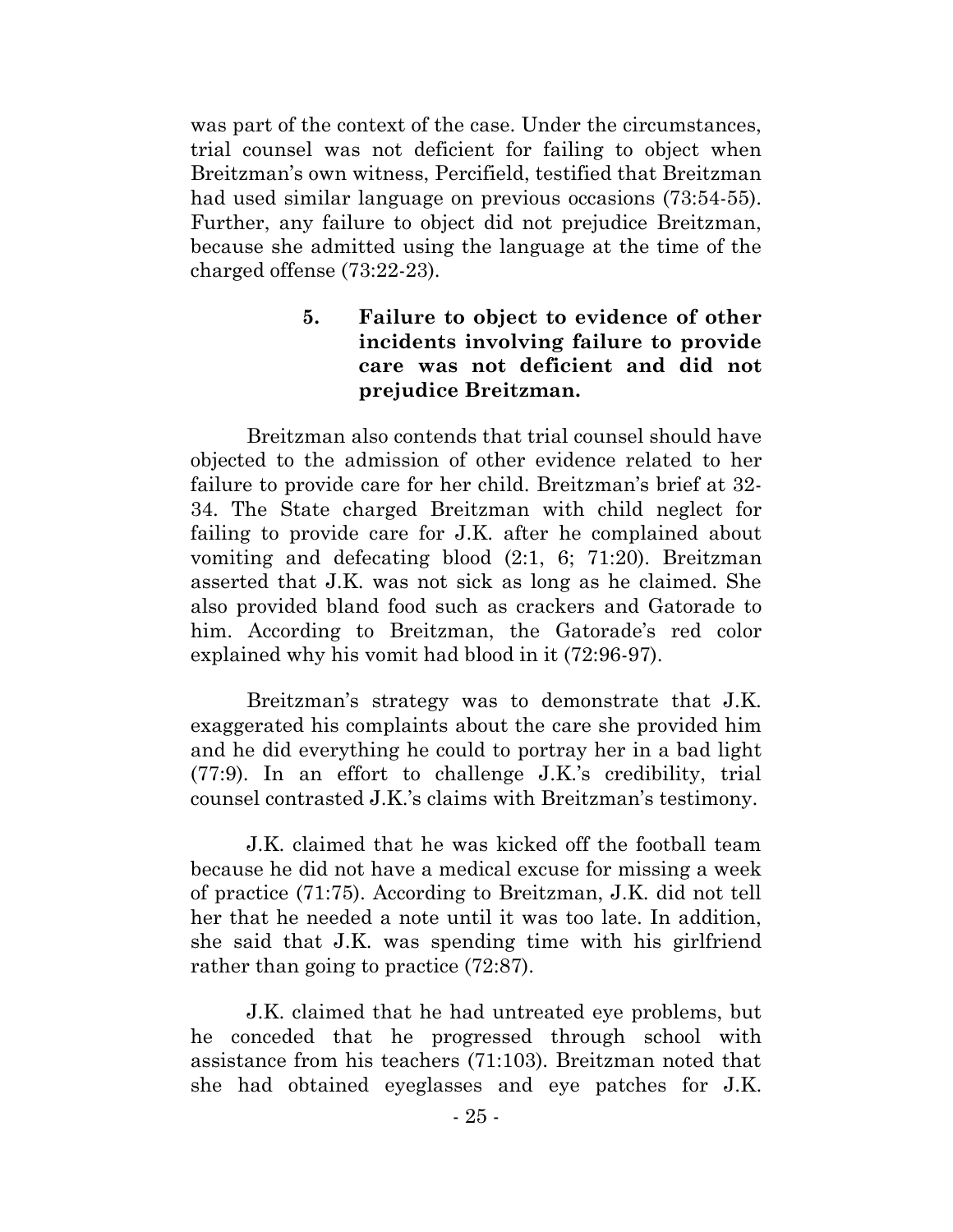previously, but that J.K. would not wear them (72:93-94). In addition, Breitzman no longer had insurance that included optical coverage (72:95).

J.K. claimed that Breitzman refused to sign him up for school lunches (71:57). Breitzman countered by explaining that she re-signed the school lunch form after it was filled out incorrectly, but that J.K. lost it. She repeatedly asked J.K. to bring her a new one (72:108).

In response to claims that he was not being fed, trial counsel elicited testimony from J.K. that he was one of the bigger lineman on his football team and that no coach had said he appeared underfed (71:67). In fact, Breitzman regularly reminded J.K. to eat breakfast, but he declined (72:85). Breitzman expressed concerns about J.K.'s dietary habits and wanted J.K. to think before he ate  $(72:109)$ .

Through her testimony, Breitzman sought to present an alternative, reasonable explanation for J.K.'s claims. By demonstrating that J.K. was generally prone to exaggeration and fabrication, Breitzman and her trial counsel sought to undermine J.K.'s credibility with respect to the charged offenses. That their strategy failed did not render it unreasonable. Under the circumstances, trial counsel's decision not to object to the admission of evidence about other events was not objectively unreasonable. His performance was not deficient. And it did not prejudice Breitzman's defense.

**D. Trial counsel's opening statement was not ineffective because it did not undermine Breitzman's testimony that she did not strike J.K.**

Breitzman asserts that trial counsel was ineffective for outlining a theory of defense, i.e., reasonable parental discipline, that was inconsistent with Breitzman's trial testimony that she did not strike J.K. as alleged in the information. Breitzman's brief at 26-37.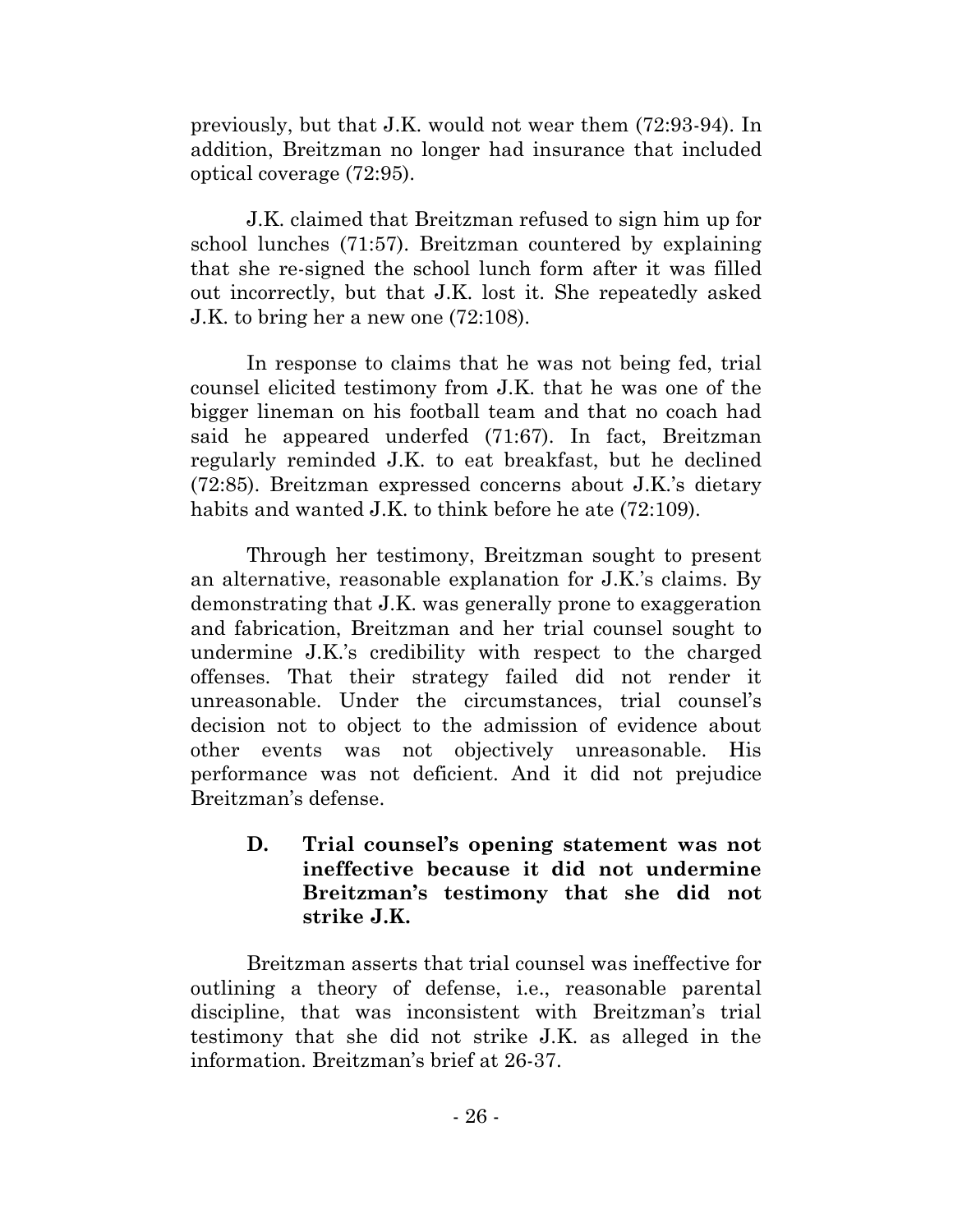The circuit court denied the claim. It did not find that trial counsel's opening statement contradicted Breitzman's subsequent testimony. The opening was vague and did not focus on the specifics of the charges. Instead, trial counsel presented a picture of the defense that the defense stuck to throughout the trial (80:29). The record supports the circuit court's decision.

In his opening statement, trial counsel did not concede that Breitzman had slapped her son. Instead, he told the jury that they had to determine whether each of the elements of each offense had been proven (71:24). Trial counsel also introduced the theory of defense. He portrayed Breitzman as a parent attempting to do her best to provide structure and discipline to J.K., who had become increasingly difficult to deal with (71:25).

Trial counsel noted that J.K. had been a relatively compliant child, but that something had happened in the past year to aggravate the relationship between him and Breitzman (71:25). Trial counsel pointed out that J.K. had started dating and had become more independent (71:24). Trial counsel suggested that Breitzman's conduct fell within the bounds of reasonable parental discipline (71:24-25).

Trial counsel also asked the jury to consider the circumstances and whether Breitzman intentionally engaged in conduct that violated the law, including actions related to the intentional infliction of pain (71:26). He concluded by telling the jury that Breitzman was "just a struggling parent" and that the State would not be able to meet its burden beyond a reasonable doubt (71:27).

As the circuit court noted, trial counsel's opening statement did not contradict Breitzman's subsequent testimony that she denied hitting J.K. with respect to the two charged incidents (80:29). In fact, trial counsel's opening was consistent with the theory of defense to which Breitzman agreed.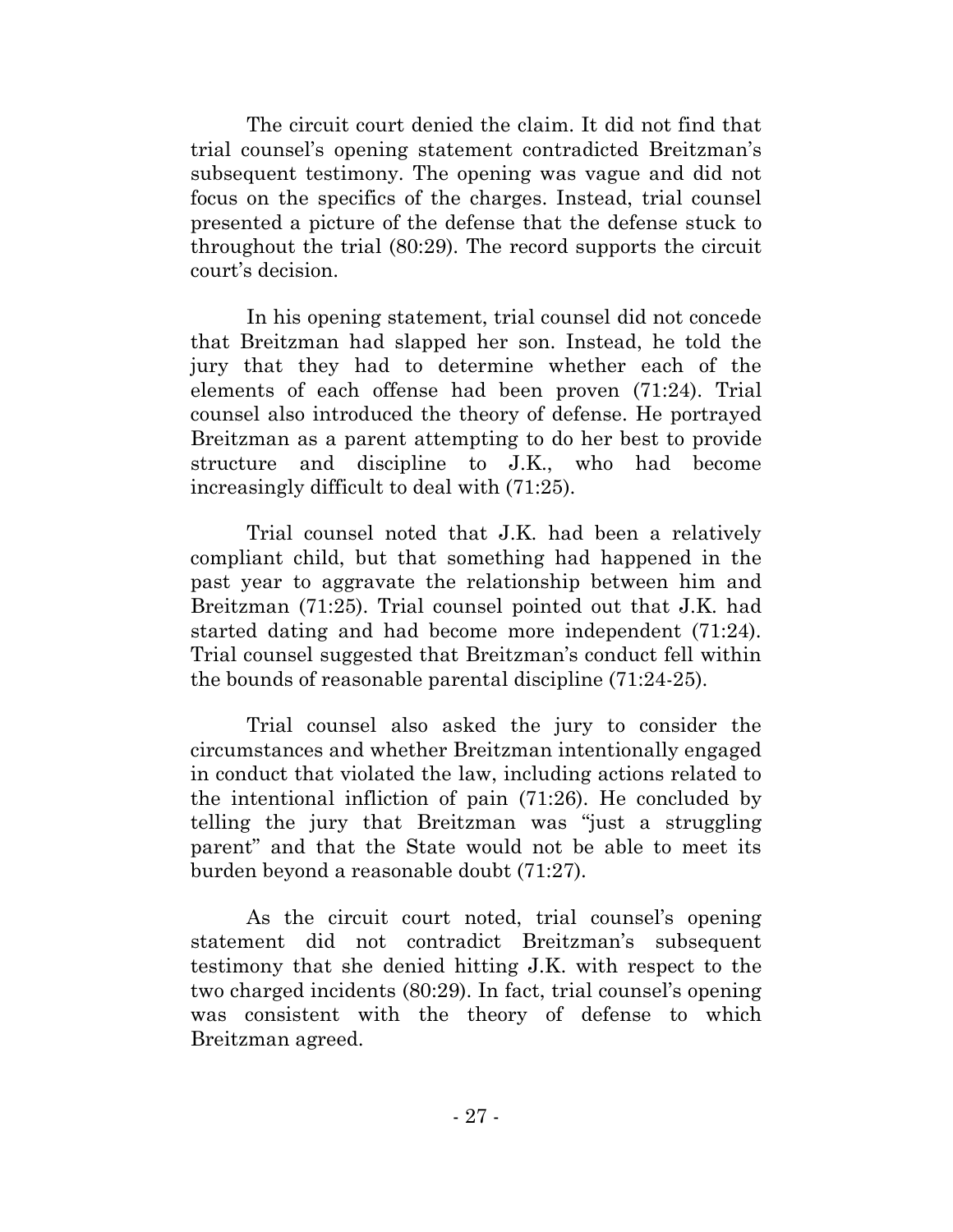Breitzman's admissions that she had struck J.K. on other occasions (77:23) also required trial counsel to proceed deftly in opening and avoid the suggestion that Breitzman had never struck her child. Breitzman herself was aware that prior uncharged incidents, including the slapping incident in the car, might arise (77:52). She discussed with her trial counsel how this would be addressed and she would acknowledge the conduct, but explain it was reasonable (77:53). Based on this information, trial counsel's more generalized opening statement avoided any suggestion that Breitzman never engaged in intentional physical contact with her son. The opening provided a context for the jury to understand Breitzman's other conduct should the evidence find its way into the record.

Trial counsel's opening statement was consistent with a reasonable trial strategy to portray J.K. as someone who was rebellious and untruthful. Breitzman concurred with this strategy (77:8-9, 51-52). Under the circumstances, trial counsel's opening statement simply did not rise to the level of deficient performance because it did not contradict Breitzman's anticipated testimony.

But even if trial counsel's opening statement was deficient, it did not prejudice Breitzman. She argues that the prosecutor's closing statement reference to trial counsel's opening statement demonstrates prejudice. But Breitzman notes only one occasion where this happened. Breitzman's brief at 38. The prosecutor's fleeting reference to trial counsel's opening statement occurred during his rebuttal (74:33). Instead, the prosecutor's closing argument focused on the facts that supported the conviction for each count (74:5-19).

In addition, the circuit court's instructions also cautioned the jury regarding the purpose of opening and closing statements. Before the parties gave their opening statements, the circuit court cautioned the jury that the opening statements were not evidence (71:18). In closing, it also reminded the jury that the attorney's arguments, conclusions, and opinions were not evidence. It directed the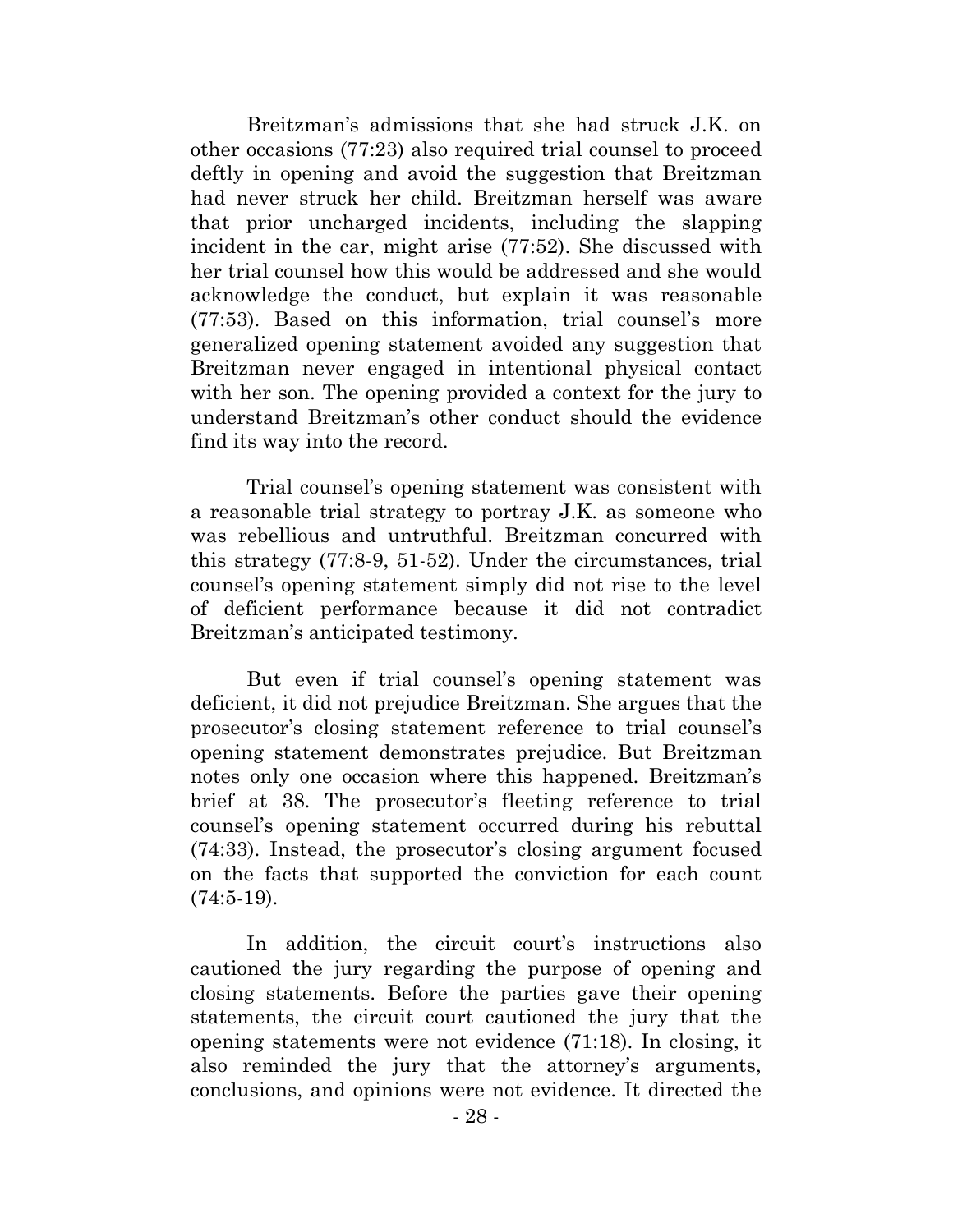jury to draw its own conclusions from the evidence and to "decide upon [its] verdict according to the evidence under the instructions given [it] by the court" (73:86). A jury is presumed to follow admonitory instructions. *Marinez*, 331 Wis. 2d 568, ¶ 41.

Even if trial counsel's opening statement constituted deficient performance, Breitzman has failed to demonstrate that the error was so serious that it deprived her of a fair trial and reliable outcome. Based on this record, trial counsel's opening statement did not prejudice Breitzman.

# **E. Trial counsel's performance did not prejudice Breitzman's defense.**

Breitzman also claims that trial counsel committed a series of deficiencies that, taken together, prejudiced her defense. Breitzman's brief at 36-38.

Under the doctrine of "cumulative prejudice," a defendant who suffers multiple instances of deficient performance may rely on the aggregate effect of those deficiencies to establish the prejudice necessary to sustain a claim of ineffective assistance of counsel. *State v. Thiel*, 2003 WI 111, ¶¶ 59-60, 264 Wis. 2d 571, 665 N.W.2d 305. To establish cumulative prejudice, "each alleged error must be deficient in law—that is, each act or omission must fall below an objective standard of reasonableness . . . . " *Id*. ¶ 61. In most cases, trial counsel's errors "will not have a cumulative impact sufficient to undermine confidence in the outcome of the trial, especially if the evidence against the defendant remains compelling." *Id*.

As discussed in the preceding sections, trial counsel's performance was not deficient because it did not fall below an objective standard of reasonableness. Under the circumstances, Breitzman cannot demonstrate cumulative prejudice.

The evidence with respect to each count, as outlined in Breitzman's brief, remains compelling. Breitzman's brief at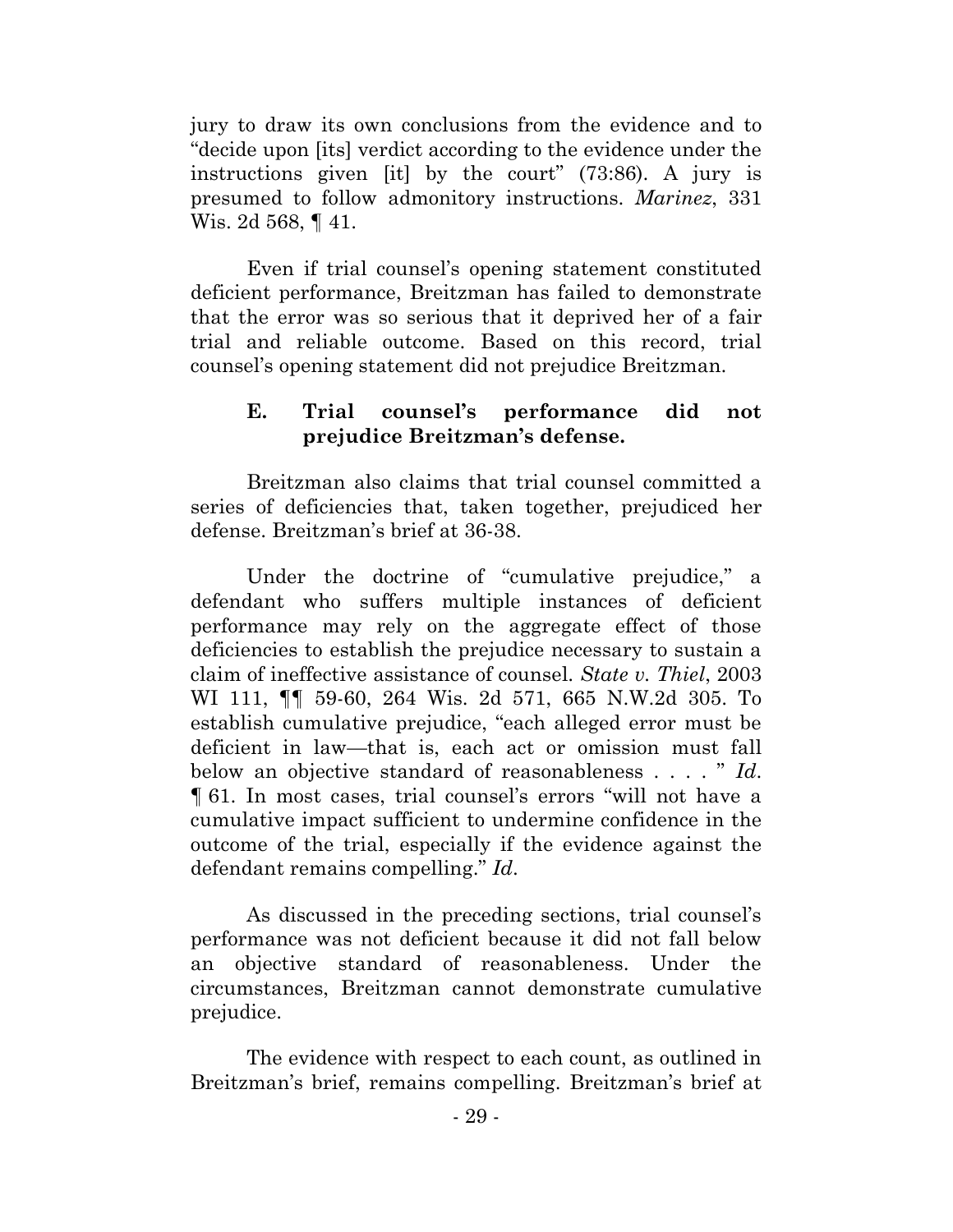3-6. Breitzman presented an alternative explanation for each charged allegation that J.K. made against her. Breitzman sought to portray herself as a responsible parent dealing with a rebellious child who fabricated claims against her. That the jury rejected her defense, implicitly finding her not credible, does not mean that her trial counsel performed deficiently or that his performance in anyway prejudiced her.

# **CONCLUSION**

For the above reasons, the State respectfully requests this Court to affirm Breitzman's judgments of conviction.

Dated this 16th day of February, 2016.

Respectfully submitted,

BRAD D. SCHIMEL Attorney General

DONALD V. LATORRACA Assistant Attorney General State Bar #1011251

Attorneys for the Plaintiff-Respondent

Wisconsin Department of Justice Post Office Box 7857 Madison, Wisconsin 53707-7857 (608) 267-2797 (608) 266-9594 (Fax) latorracadv@doj.state.wi.us